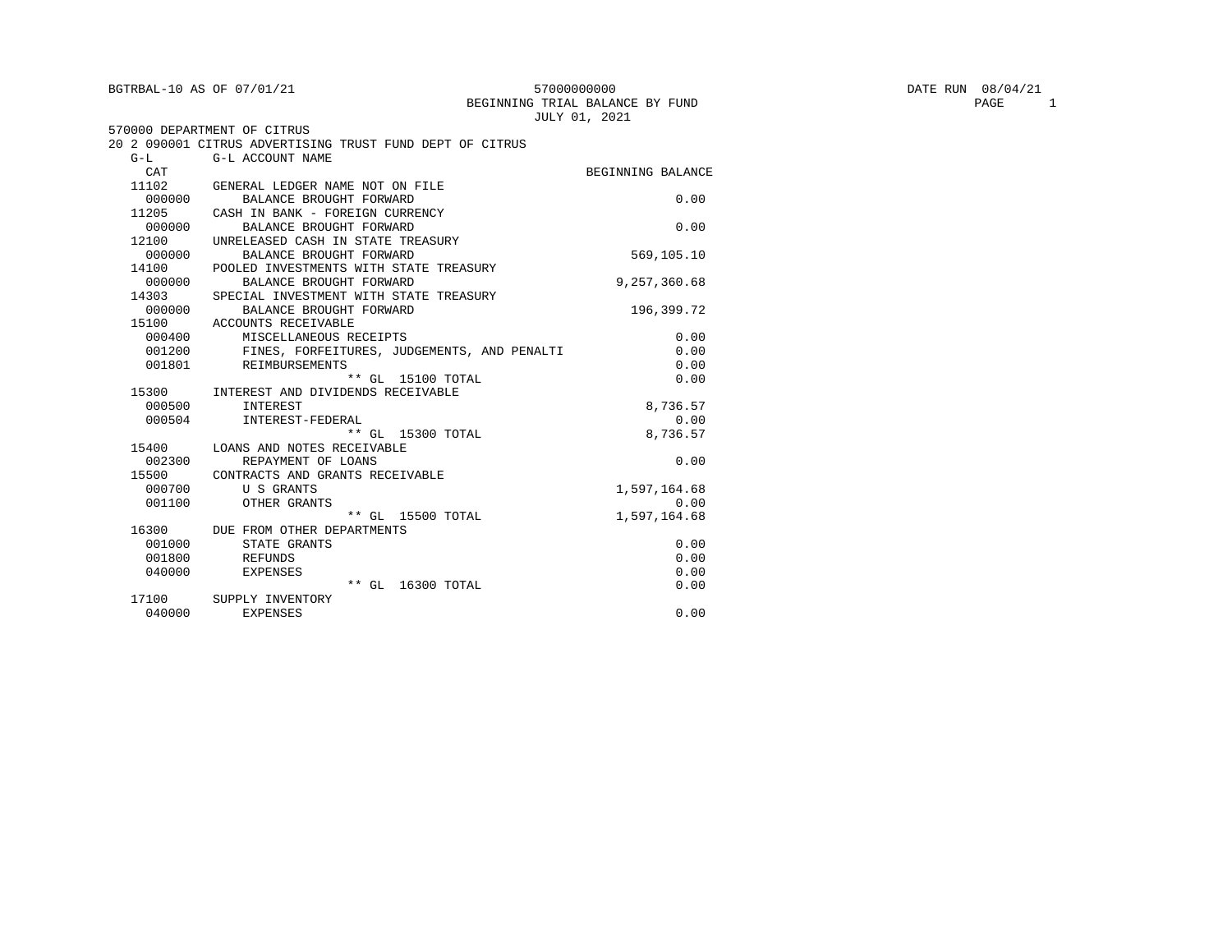|           | BGTRBAL-10 AS OF 07/01/21                                | 57000000000<br>BEGINNING TRIAL BALANCE BY FUND<br>JULY 01, 2021 | DATE RUN 08/04/21<br>PAGE<br>2 |
|-----------|----------------------------------------------------------|-----------------------------------------------------------------|--------------------------------|
|           | 570000 DEPARTMENT OF CITRUS                              |                                                                 |                                |
|           | 20 2 090001 CITRUS ADVERTISING TRUST FUND DEPT OF CITRUS |                                                                 |                                |
| $G-L$     | G-L ACCOUNT NAME                                         |                                                                 |                                |
| CAT       |                                                          | BEGINNING BALANCE                                               |                                |
| 17101     | INVENTORIES - REPRODUCTION SUPPLIES                      |                                                                 |                                |
| 040000    | EXPENSES                                                 | 0.00                                                            |                                |
| 17121     | INVENTORIES - DISPLAY MATERIALS                          |                                                                 |                                |
| 000000    | BALANCE BROUGHT FORWARD                                  | 452,384.63                                                      |                                |
| 19101     | PREPAID POSTAGE                                          |                                                                 |                                |
| 001800    | REFUNDS                                                  | $76.48-$                                                        |                                |
| 040000    | EXPENSES                                                 | 622.70                                                          |                                |
|           | ** GL 19101 TOTAL                                        | 546.22                                                          |                                |
| 19201     | GENERAL LEDGER NAME NOT ON FILE                          |                                                                 |                                |
| 001800    | REFUNDS                                                  | 0.00                                                            |                                |
| 19202     | DEPOSITS-UTILITIES                                       |                                                                 |                                |
| 002700    | SECURITY/ESCROW DEPOSITS                                 | 0.00                                                            |                                |
| 040000    | EXPENSES                                                 | 0.00                                                            |                                |
|           | ** GL 19202 TOTAL                                        | 0.00                                                            |                                |
|           | 19203 DEPOSITS - COUPON REDEMPTION                       |                                                                 |                                |
| 001800    | REFUNDS                                                  | 0.00                                                            |                                |
| 102380    | PAID ADVERTISING/PROMOTION                               | 0.00                                                            |                                |
|           | ** GL 19203 TOTAL                                        | 0.00                                                            |                                |
|           | 19205 PREPAID-FOREIGN CURRENCY                           |                                                                 |                                |
| 102380    | PAID ADVERTISING/PROMOTION                               | 0.00                                                            |                                |
| 25100     | ADVANCES TO OTHER FUNDS BETWEEN DEPART                   |                                                                 |                                |
| 102380    | PAID ADVERTISING/PROMOTION                               | 0.00                                                            |                                |
|           | 25700 ADVANCES TO OTHER FUNDS WITHIN DEPARTM             |                                                                 |                                |
| 000000    | BALANCE BROUGHT FORWARD                                  | 0.00                                                            |                                |
| 004700    | REPAYMENT OF REVOLVING FUNDS                             | 0.00                                                            |                                |
|           | ** GL 25700 TOTAL                                        | 0.00                                                            |                                |
| 31100     | ACCOUNTS PAYABLE                                         |                                                                 |                                |
| 010000 CF | SALARIES AND BENEFITS                                    | 0.00                                                            |                                |
| 030000 CF | OTHER PERSONAL SERVICES                                  | 0.00                                                            |                                |
| 040000    | EXPENSES                                                 | 0.00                                                            |                                |
| 040000 CF | <b>EXPENSES</b>                                          | $21, 218.60 -$                                                  |                                |
| 060000 CF | OPERATING CAPITAL OUTLAY                                 | 0.00                                                            |                                |
| 100091 CF | PROTECTED SPECIES REHAB                                  | 0.00                                                            |                                |
| 100777    | CONTRACTED SERVICES                                      | 1,219.47-                                                       |                                |
| 100777 CF | CONTRACTED SERVICES                                      | $77, 146.54 -$                                                  |                                |
| 102380    | PAID ADVERTISING/PROMOTION                               | $75,909.34-$                                                    |                                |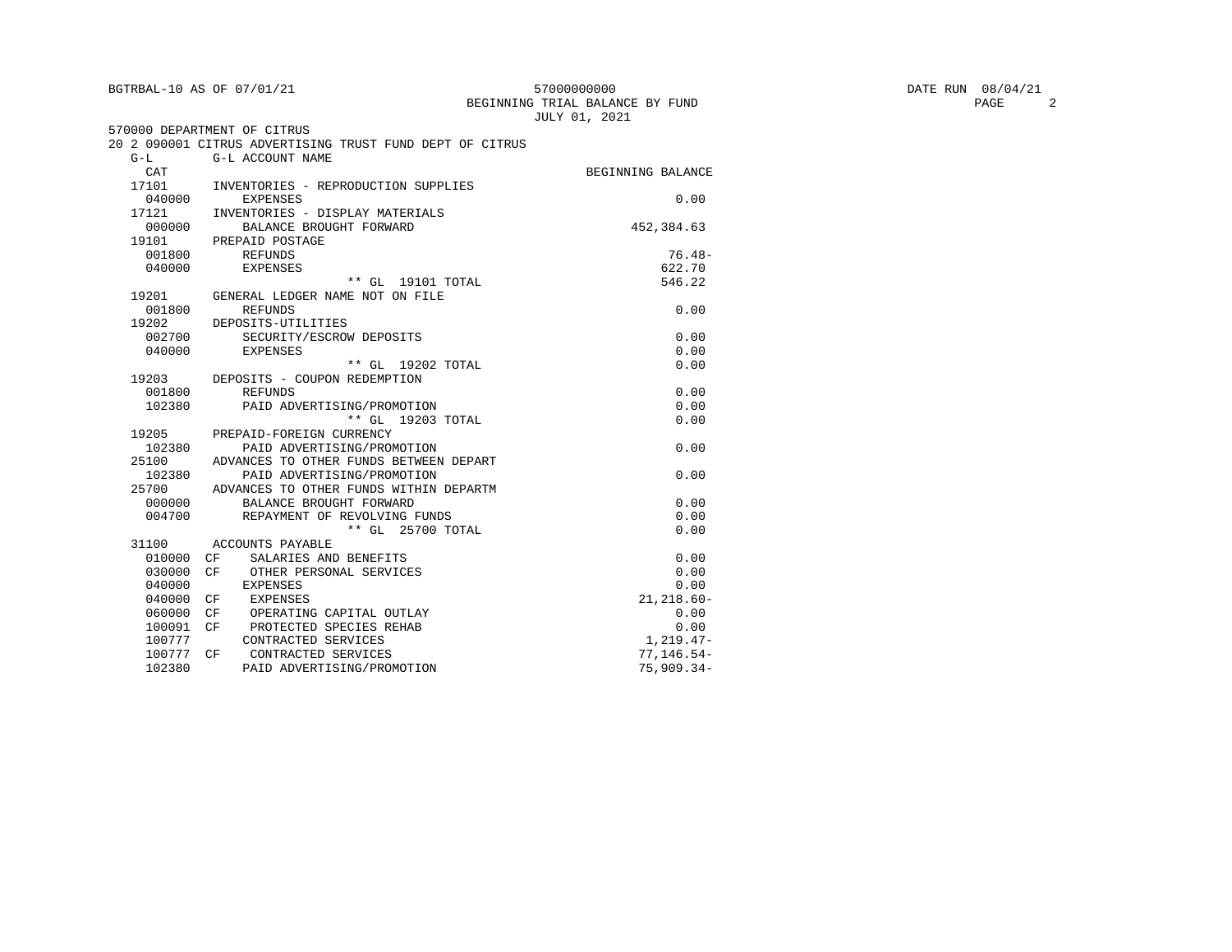#### $\begin{array}{l|l} \texttt{5700000000} & \texttt{DATE RUN} & \texttt{08/04/21} \\ \texttt{G TRIAL BALANCE BY FUND} & & & \texttt{PAGE} & \texttt{3} \end{array}$ BEGINNING TRIAL BALANCE BY FUND JULY 01, 2021

| 570000 DEPARTMENT OF CITRUS |                        |                                                          |                   |
|-----------------------------|------------------------|----------------------------------------------------------|-------------------|
|                             |                        | 20 2 090001 CITRUS ADVERTISING TRUST FUND DEPT OF CITRUS |                   |
| $G-L$                       | G-L ACCOUNT NAME       |                                                          |                   |
| CAT                         |                        |                                                          | BEGINNING BALANCE |
|                             |                        | 102380 CF PAID ADVERTISING/PROMOTION                     | 1,776,180.70-     |
|                             |                        | 210015 REGIONAL DATA CENTERS-SUS                         | 0.00              |
|                             |                        | ** GL 31100 TOTAL                                        | $1,951,674.65-$   |
|                             | 33100 DEPOSITS PAYABLE |                                                          |                   |
| 040000                      | <b>EXPENSES</b>        |                                                          | 0.00              |
| 33101                       |                        | DEPOSITS PAYABLE - TAX BONDS                             |                   |
| 002700                      |                        | SECURITY/ESCROW DEPOSITS                                 | $6,600.00-$       |
| 220020                      |                        | REFUND STATE REVENUES                                    | 0.00              |
|                             |                        | ** GL 33101 TOTAL                                        | $6,600.00-$       |
|                             |                        | 33102 DEPOSITS PAYABLE - CASH BONDS                      |                   |
| 002700                      |                        | SECURITY/ESCROW DEPOSITS                                 | 0.00              |
|                             |                        | 220020 REFUND STATE REVENUES                             | 0.00              |
|                             |                        | ** GL 33102 TOTAL                                        | 0.00              |
| 35300                       |                        | DUE TO OTHER DEPARTMENTS                                 |                   |
| 030000                      |                        | OTHER PERSONAL SERVICES                                  | 0.00              |
| 040000                      | <b>EXPENSES</b>        |                                                          | 0.00              |
| 040000                      | CF<br>EXPENSES         |                                                          | $2,836.40-$       |
| 100777                      |                        | CONTRACTED SERVICES                                      | 0.00              |
| 100777 CF                   |                        | CONTRACTED SERVICES                                      | $32.34-$          |
| 102380                      |                        | PAID ADVERTISING/PROMOTION                               | 0.00              |
| 210001                      |                        | STATE DATA CENTER - AST                                  | 0.00              |
| 210010                      | TRC - DMS              |                                                          | 0.00              |
| 210018                      |                        | DATA PROCESSING SERVICES - STATE TECHNOL OF              | 0.00              |
| 210021                      |                        | SOUTHWOOD SRC                                            | 0.00              |
| 210022                      |                        | NORTHWOOD SRC (NSRC)                                     | 0.00              |
| 310403                      |                        | ASSESSMENT ON INVESTMENTS-DEPARTMENTAL USE               | $987.55 -$        |
|                             |                        | ** GL 35300 TOTAL                                        | $3,856.29-$       |
| 35301                       |                        | DUE TO GOV UNITS - DEPT OF REVENUE                       |                   |
| 005001                      |                        | CIT-OTHER DEPARTMENTAL DEPOSITS                          | 0.00              |
| 310228                      |                        | PAYMENT OF SALES TAX                                     | 0.00              |
|                             |                        | ** GL 35301 TOTAL                                        | 0.00              |
| 35302                       |                        | DUE TO GOV UNITS - DEPT OF AGRICULTURE                   |                   |
| 005001                      |                        | CIT-OTHER DEPARTMENTAL DEPOSITS                          | 0.00              |
| 210010                      | TRC - DMS              |                                                          | 0.00              |
| 310152                      |                        | DIST/DEPT OF AG-INSP FEES                                | 0.00              |
|                             |                        | ** GL 35302 TOTAL                                        | 0.00              |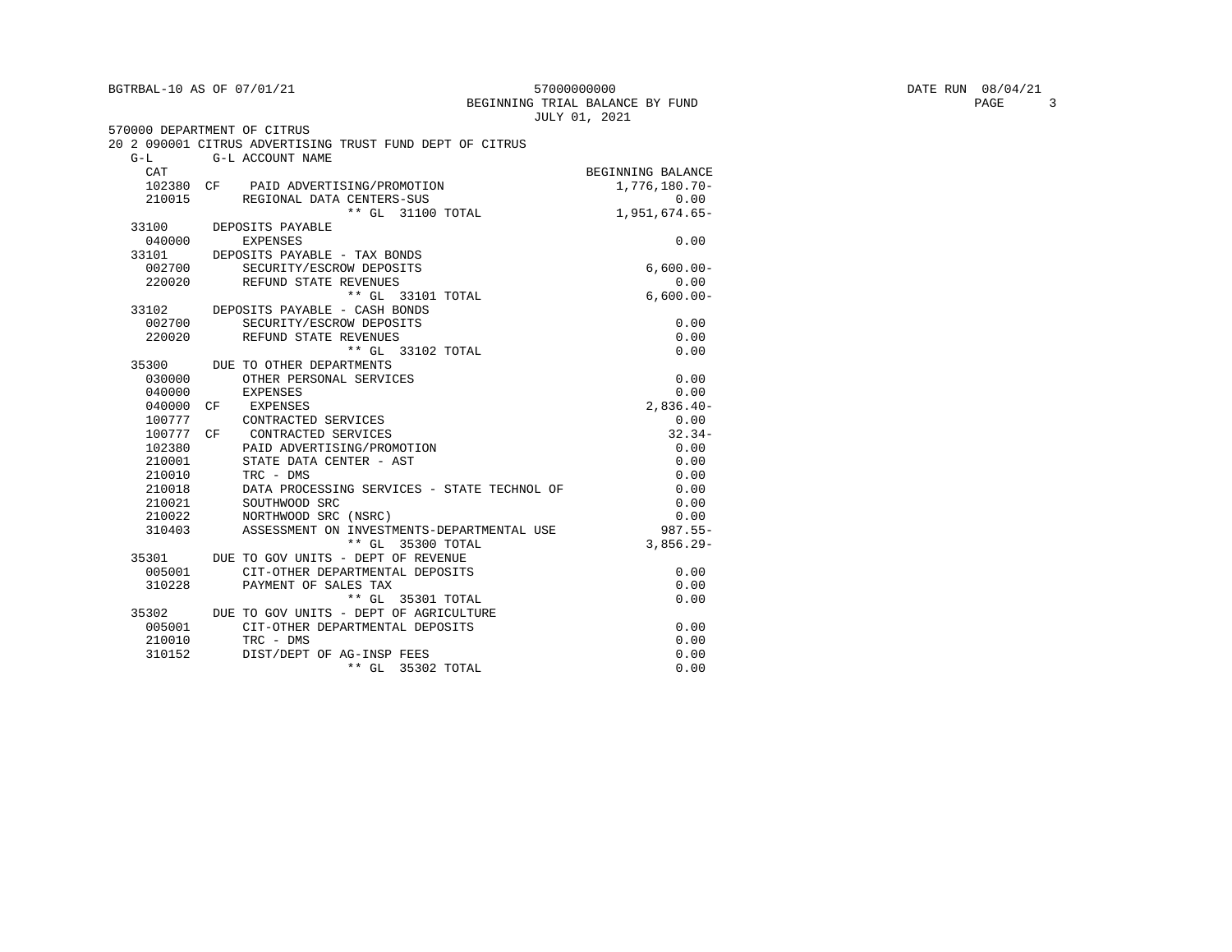| BGTRBAL-10 AS OF 07/01/21 |  |  |
|---------------------------|--|--|
|                           |  |  |

570000 DEPARTMENT OF CITRUS

#### ${\tt BGTRBAL-10 AS OF~07/01/21} \hspace{2.2cm} {\tt 570000000000} \hspace{2.2cm} {\tt BEGINNING~ITAL~ BALANCE~ BY~ FUND \hspace{2.2cm} {\tt PMD} \hspace{2.2cm} {\tt PAGE} \hspace{2.2cm} {\tt PAGE} \hspace{2.2cm} 4$ BEGINNING TRIAL BALANCE BY FUND JULY 01, 2021

|        | 20 2 090001 CITRUS ADVERTISING TRUST FUND DEPT OF CITRUS |                   |
|--------|----------------------------------------------------------|-------------------|
| $G-L$  | G-L ACCOUNT NAME                                         |                   |
| CAT    |                                                          | BEGINNING BALANCE |
|        | 35303 DUE TO GOV UNITS - TREASURY - TRUST FN             |                   |
|        | 102380 CF PAID ADVERTISING/PROMOTION                     | 0.00              |
| 180049 | TRANSFER/SECTION 215.18                                  | 0.00              |
|        | ** GL 35303 TOTAL                                        | 0.00              |
| 35600  | DUE TO GENERAL REVENUE                                   |                   |
| 310322 | SERVICE CHARGE TO GEN REV                                | 142,308.84-       |
| 35700  | DUE TO COMPONENT UNIT/PRIMARY                            |                   |
| 040000 | <b>EXPENSES</b>                                          | 0.00              |
| 040000 | EXPENSES<br>CF                                           | 0.00              |
| 100777 | CONTRACTED SERVICES                                      | $1,000.00-$       |
| 100777 | CONTRACTED SERVICES<br>CF                                | 112,448.47-       |
| 102380 | CF PAID ADVERTISING/PROMOTION                            | 0.00              |
| 210015 | REGIONAL DATA CENTERS-SUS                                | 0.00              |
|        | ** GL 35700 TOTAL                                        | $113,448.47-$     |
| 38500  | INSTALLMENT PURCHASE CONTRACTS                           |                   |
| 060000 | OPERATING CAPITAL OUTLAY                                 | 0.00              |
| 38600  | CURRENT COMPENSATED ABSENCES LIABILITY                   |                   |
| 010000 | SALARIES AND BENEFITS                                    | 0.00              |
| 38700  | CAPITAL LEASES-CURRENT PORTION                           |                   |
| 060000 | OPERATING CAPITAL OUTLAY                                 | 0.00              |
| 39900  | OTHER CURRENT LIABILITIES                                |                   |
| 220020 | REFUND STATE REVENUES                                    | 0.00              |
| 39901  | GENERAL LEDGER NAME NOT ON FILE                          |                   |
| 920000 | CATEGORY NAME NOT ON TITLE FILE                          | 0.00              |
| 54900  | COMMITTED FUND BALANCE                                   |                   |
| 000000 | BALANCE BROUGHT FORWARD                                  | 131,570.55        |
| 56100  | NONSPENDABLE - INVENTORIES AND PREPAID                   |                   |
| 000000 | BALANCE BROUGHT FORWARD                                  | $452.930.85 -$    |
| 57400  | RESTRICTED BY ENABLING LEGISLATION                       |                   |
| 000000 | BALANCE BROUGHT FORWARD                                  | $9,542,449.05-$   |
| 99100  | BUDGETARY FUND BALANCE                                   |                   |
| 000000 | BALANCE BROUGHT FORWARD                                  | 0.00              |
|        | *** FUND TOTAL                                           | 0.00              |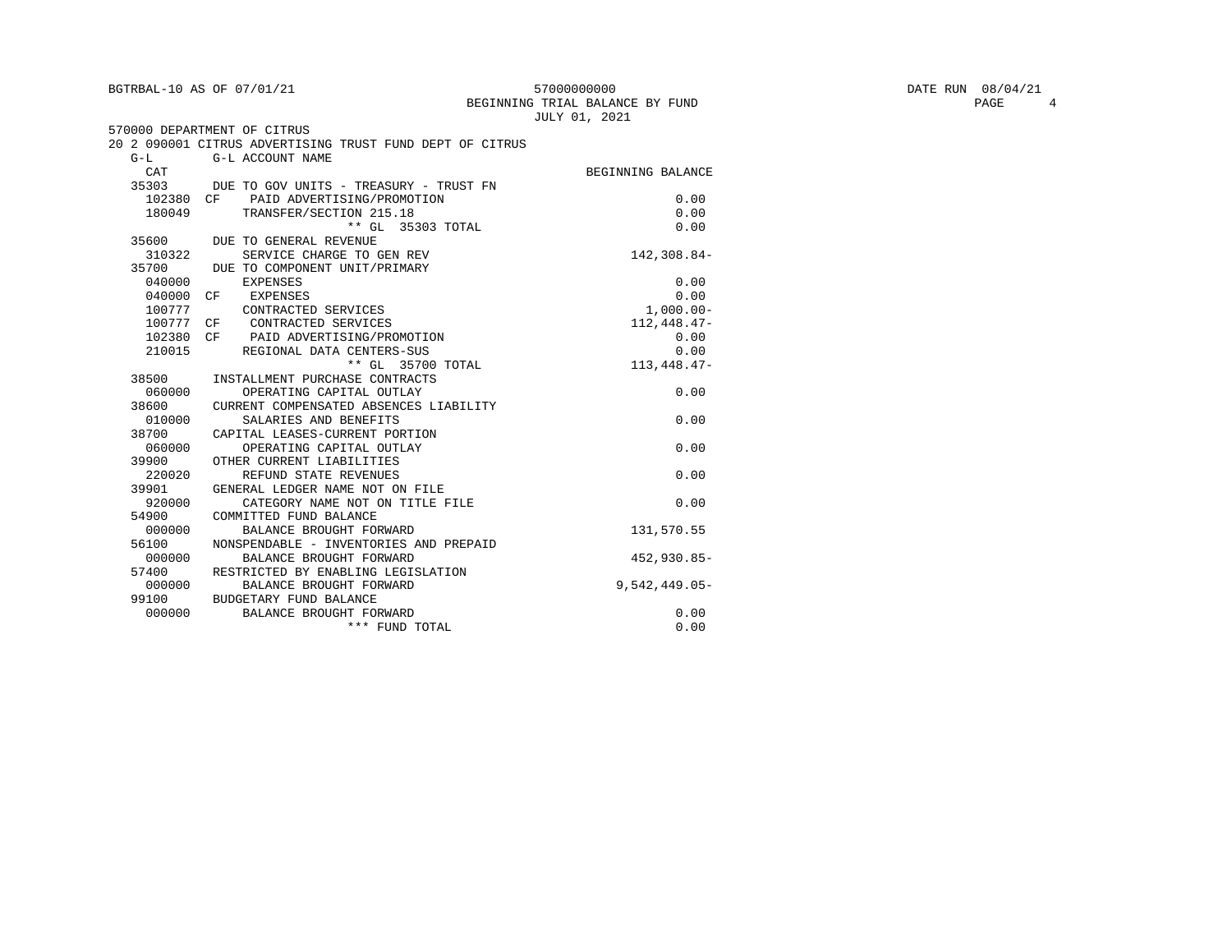## **State of Florida Department of Citrus**



# **2022-23 Schedule I Series Citrus Advertising Trust Fund**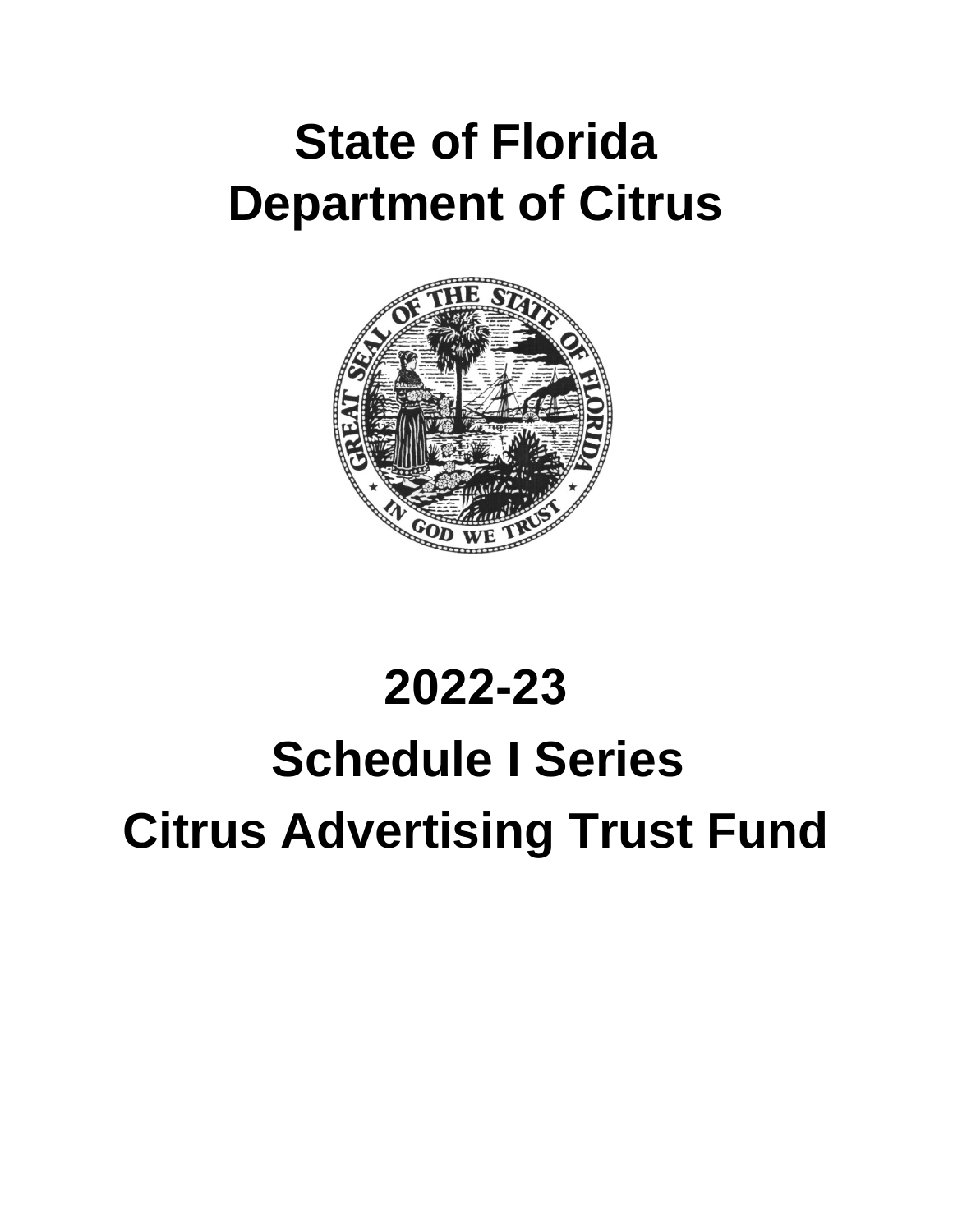#### **Florida Department of Citrus 2022-23 Legislative Budget Request**

#### **Schedule I Narrative**

#### **5% Reserves**

The Department of Citrus recommends an exclusion from the reserve requirement for the portion of legislative budget that is funded from the Citrus Advertising Trust Fund (CATF) The CATF is funded through assessments on each box of citrus as they enter channels of trade. Collections are cyclical in nature, based on the timing and quantity of fruit entering markets. Our internal operating procedures require an overall reserve of 3% of our operating budget at the beginning of each year, in order to mitigate impact of crop reductions due to factors such as greening or freeze These funds may be released to program activity in February, if revenue projections support it.

#### **Management and Administrative Costs**

Management and Administrative costs of the Department of Citrus support core functions as approved by the Florida Citrus Commission. All administrative costs are absorbed by the Citrus Advertising Trust Fund.

#### **Section III – Adjustments**

- \$6,600 Accounts Payable not certified forward
- \$587,344 Prior year (Sept. 2020) certified forward reversions
- (\$509,849) certified forward paid in foreign currency funded through the SPIA
- (\$1,849,827) Current year expenditures paid in foreign currency funded through SPIA
- (\$42,673) Write-off of Grants Receivable
- (\$33,109) SWFS Post-Closing Entry to post FAS receivables booked in July
- \$13 Rounding Adjustment

#### **Section IB**

The Department of Citrus Trust Fund is restricted by enabling legislation under Chapter 601 of the Florida Statutes. Specifically, F.S. 601.02 (5) states that "…It is the intent of the Legislature that all funds collected under this chapter and the interest accrued on such funds are consideration for a social contract between the state and the citrus growers of the state whereby the state must hold such funds in trust and inviolate and use them only for the purposes prescribed in this chapter."

#### **Revenue Estimating Methodology**

Revenue estimates for Fiscal Year 2021-22 and 2022-23 are based on the following methodology:

The assessment rates for all varieties of citrus are set at the October meeting of the Florida Citrus Commission(FCC), following the first USDA crop estimate of the season. The rates for the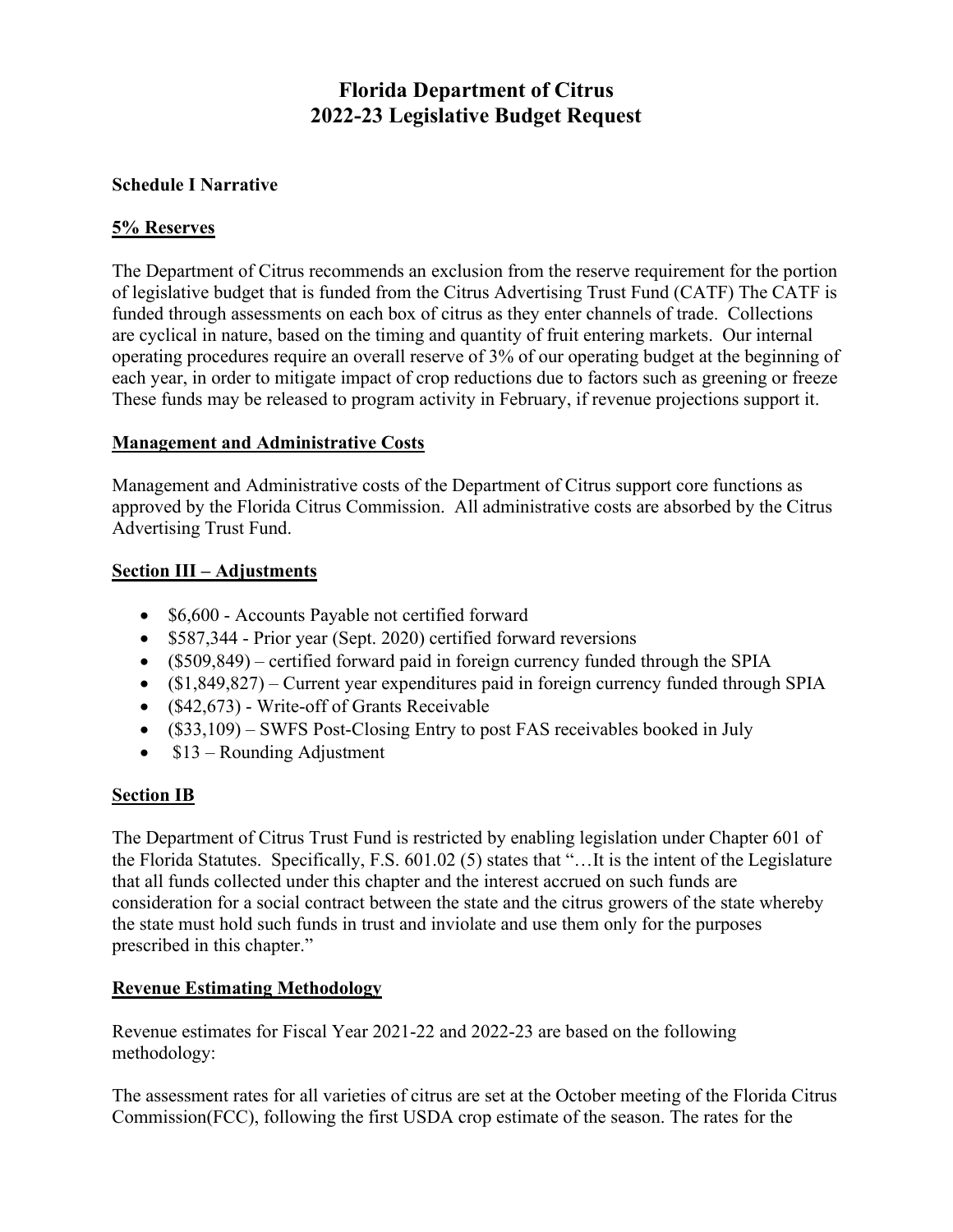2020-21 season are used to estimate 2021-22 revenue, as tentatively approved by the FCC during the June 2021, FCC meeting. The rates used to estimate Fiscal Year 2022-23 are also the same as FY 2020-21.

For Fiscal 2021-22, the box forecast for Oranges is based on a forecast issued in August by expert Elizabeth Seeger, which was published August 16, 2021. All other fruit varieties are based on the final FY2020-21 forecast. The forecasted revenue boxes for FY2021-22 will be updated after the October 27, 2021, FCC meeting. The crop size for FY2021-22 is based on trend models developed by our Economic and Market Research Department, which include replanting projections and projected imports. A schedule of Estimated Boxes and Revenue is attached.

The projected grant revenues are based on anticipated grant awards. Estimated interest earnings are based on prior year average interest rates and projected cash balance in the trust fund.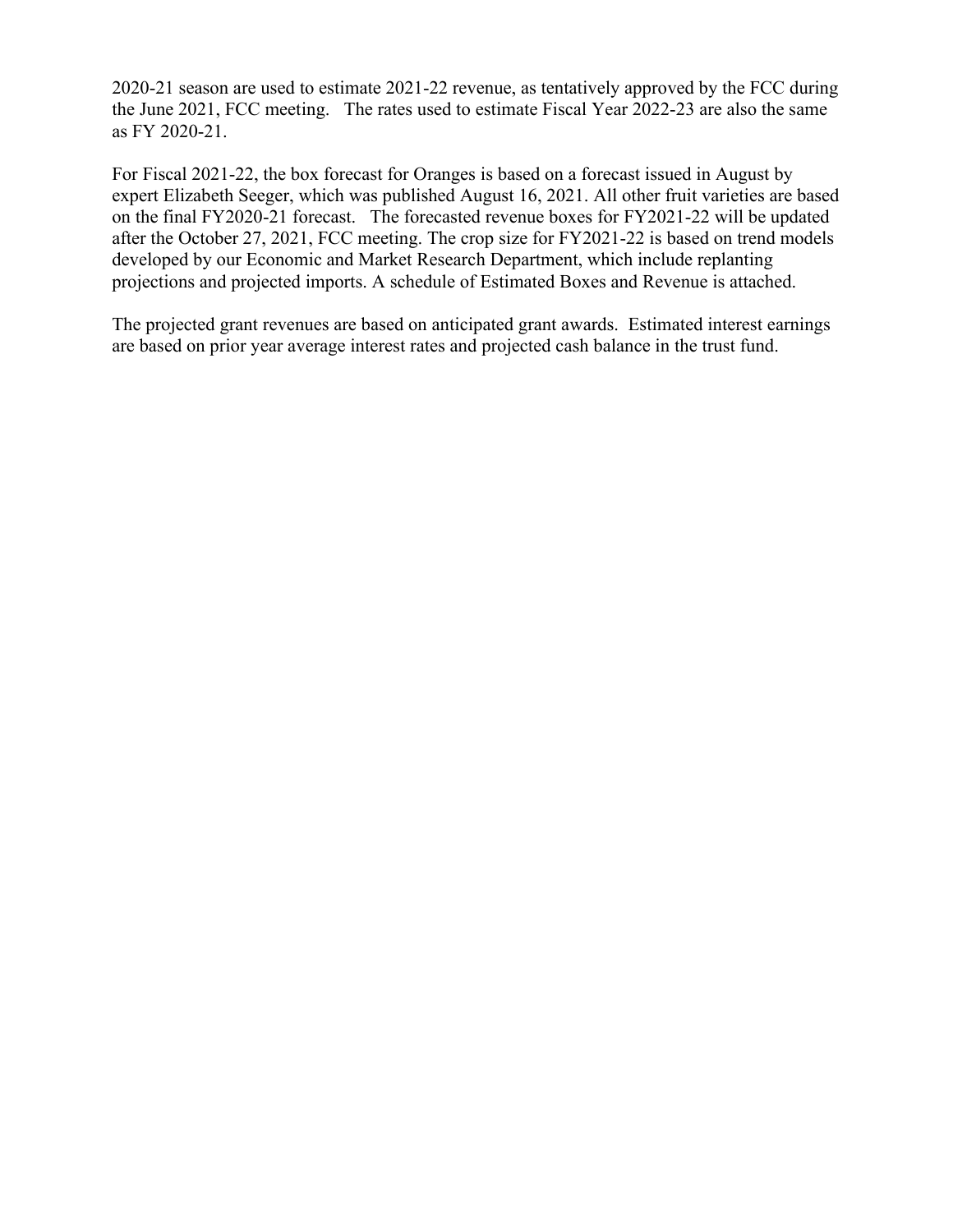#### (000) SUPPLEMENT TO SCHEDULE I STATE OF FLORIDA ESTIMATED BOXES AND REVENUE DEPARTMENT OF CITRUS

|                       | 2020-21                               |              | Budgeted 2021-22 |                      | Estimated 2022-23 |          |                      |
|-----------------------|---------------------------------------|--------------|------------------|----------------------|-------------------|----------|----------------------|
|                       | <b>Actual Revenue</b><br><b>Boxes</b> | <b>Boxes</b> | Tax Rate         | Estimated<br>Revenue | Boxes             | Tax Rate | Estimated<br>Revenue |
| <b>DOMESTIC</b>       |                                       |              |                  |                      |                   |          |                      |
| <b>ORANGE</b>         |                                       |              |                  |                      |                   |          |                      |
| Fresh                 | 3,110                                 | 2,500        | 0.050            | \$125,000            | 2,565             | 0.050    | \$128,250            |
| Processed             | 49,698                                | 49,275       | 0.120            | 5,913,000            | 48,535            | 0.120    | 5,824,200            |
| <b>GRAPEFRUIT</b>     |                                       |              |                  |                      |                   |          |                      |
| Fresh                 | 1,915                                 | 1,888        | 0.070            | 132,160              | 1,579             | 0.070    | 110,530              |
| Processed             | 2,124                                 | 2,230        | 0.070            | 156,100              | 2,111             | 0.070    | 147,770              |
| <b>SPECIALTY</b>      |                                       |              |                  |                      |                   |          |                      |
| Fresh                 | 597                                   | 548          | 0.070            | 38,360               | 476               | 0.070    | 33,320               |
| Processed             | 300                                   | 342          | 0.070            | 23,940               | 334               | 0.070    | 23,380               |
|                       |                                       |              |                  |                      |                   |          |                      |
| <b>TOTAL DOMESTIC</b> |                                       |              |                  |                      |                   |          |                      |
| Fresh                 | 5,622                                 | 4,936        |                  | 295,520              | 4,620             |          | 272,100              |
| Processed             | 52,122                                | 51,847       |                  | 6,093,040            | 50,980            |          | 5,995,350            |
|                       | 57,744                                | 56,783       |                  | 6,388,560            | 55,600            |          | 6,267,450            |
| <b>IMPORTS</b>        |                                       |              |                  |                      |                   |          |                      |
| Orange                | 40,058                                | 34,500       | 0.040            | 1,380,000            | 30,000            | 0.040    | 1,200,000            |
| Grapefruit            | 581                                   | 500          | 0.023            | 11,667               | 750               | 0.023    | 17,500               |
|                       | 40,639                                | 35,000       |                  | 1,391,667            | 30,750            |          | 1,217,500            |
|                       |                                       |              |                  |                      |                   |          |                      |
| <b>TOTAL</b>          | 98,383                                | 91,783       |                  | \$7,780,227          | 86,350            |          | \$7,484,950          |

CERTIFICATION: The Department of Citrus certifies this to be the most accurate estimate of revenues at this time. OPM will be notified on any significant revenue changes that occur prior to the Governor's Budget Recommendations being issued. FY2021-22 based on Steeger forecast, issued August 16, 2021. Will be updated after October USDA forecast FY2022-23 based on EMRD production trends and estimated replant rates.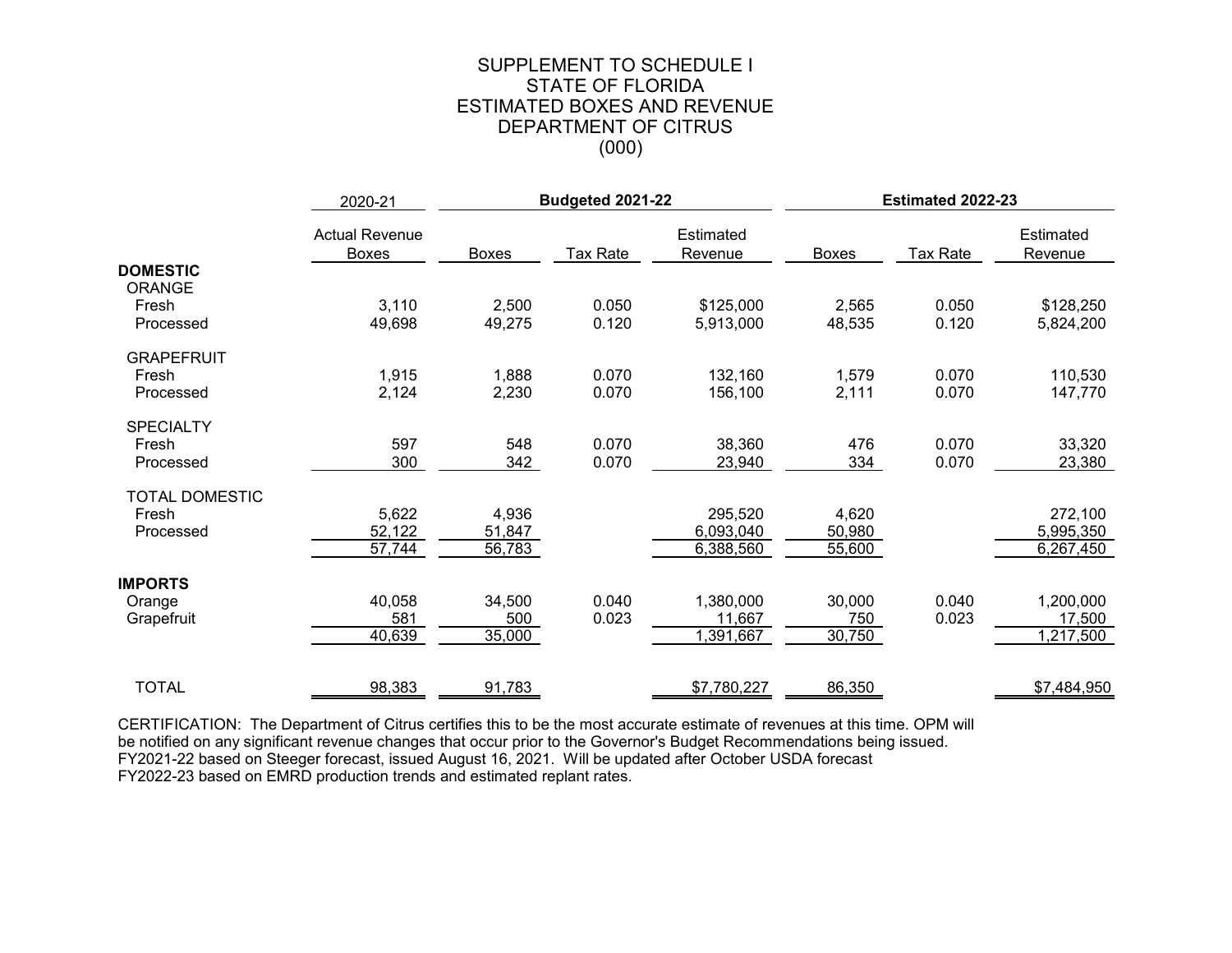#### STATE OF FLORIDA DEPARTMENT OF CITRUS SUPPLEMENT TO SCHEDULE I

#### USDA Foreign Agricultural Service (FAS) Market Access Program (MAP) Agriculture Trade Promotion Program (ATP)

The federal Targeted Export Assistance (TEA) program was created in the 1985 Farm Bill. By authorizing export promotional assistance, TEA was intended to provide economic relief to U.S. commodities and directly counteract unfair practices overseas. The Food, Agriculture, Conservation and Trade Act of 1990 established the Market Access Program (MAP), which replaced the TEA Program, to encourage the development, maintenance and expansion of commercial export markets for U.S. agricultural commodities through cost-share assistance to eligible trade organizations that implement market promotion activities. These two programs have been effective weapons against unfair competition for U.S. agriculture.

The Foreign Agricultural Service (FAS) administers the Market Access Program, as they previously did the TEA program. FAS authorizes both branded and generic export promotion, and the vast majority of U.S. agriculture in virtually all fifty states now participates in the program. By stimulating foreign interest in products of U.S. origin, FAS is enlarging overall world demand in ways that will endure and assist U.S. agriculture well into the future.

The Florida Department of Citrus (FDOC), on behalf of the Florida Citrus industry, is eligible for MAP funding in order to counter or offset the adverse effect of unfair trading practices of foreign countries on the export of citrus and citrus products. The FDOC budget for international marketing relies heavily on funding from this FAS program. Activity plans are developed at the FDOC with input from overseas advertising and promotion staff, exporters, importers and government agricultural officials. Execution of these plans is performed by these professional agencies in the countries in which FDOC/FAS programs operate.

FDOC's participation in the Market Access Program, and previously in the TEA program, helped the Florida Citrus industry expand market share and increase exports throughout the 1980s and 1990s. Since 2004, despite falling production and exports, MAP funding has helped the Florida Citrus industry sustain high prices and consumer preference in the face of challenging crop conditions resulting from hurricanes and disease. This will ensure that overseas markets for Florida Citrus will be able to expand again once production limitations are diminished. The schedule attached identifies the number of cartons of Florida Grapefruit shipped, F.O.B. prices, and FAS funding.

The FDOC ,on behalf of the Florida Citrus industry, was awarded funds through the FAS Agriculture Trade Promotion Program (ATP). The ATP program is designed to help U.S. agricultural exporters develop new makets in an effort to mitigate the adverse effects of tariff barriers implemented by other countries. After the United States imposed a 25 percent tariff on steel imports and a 10 percent tariff on aluminum imports from several countries including Canada, the Canadian government chose to impose retaliatory tariffs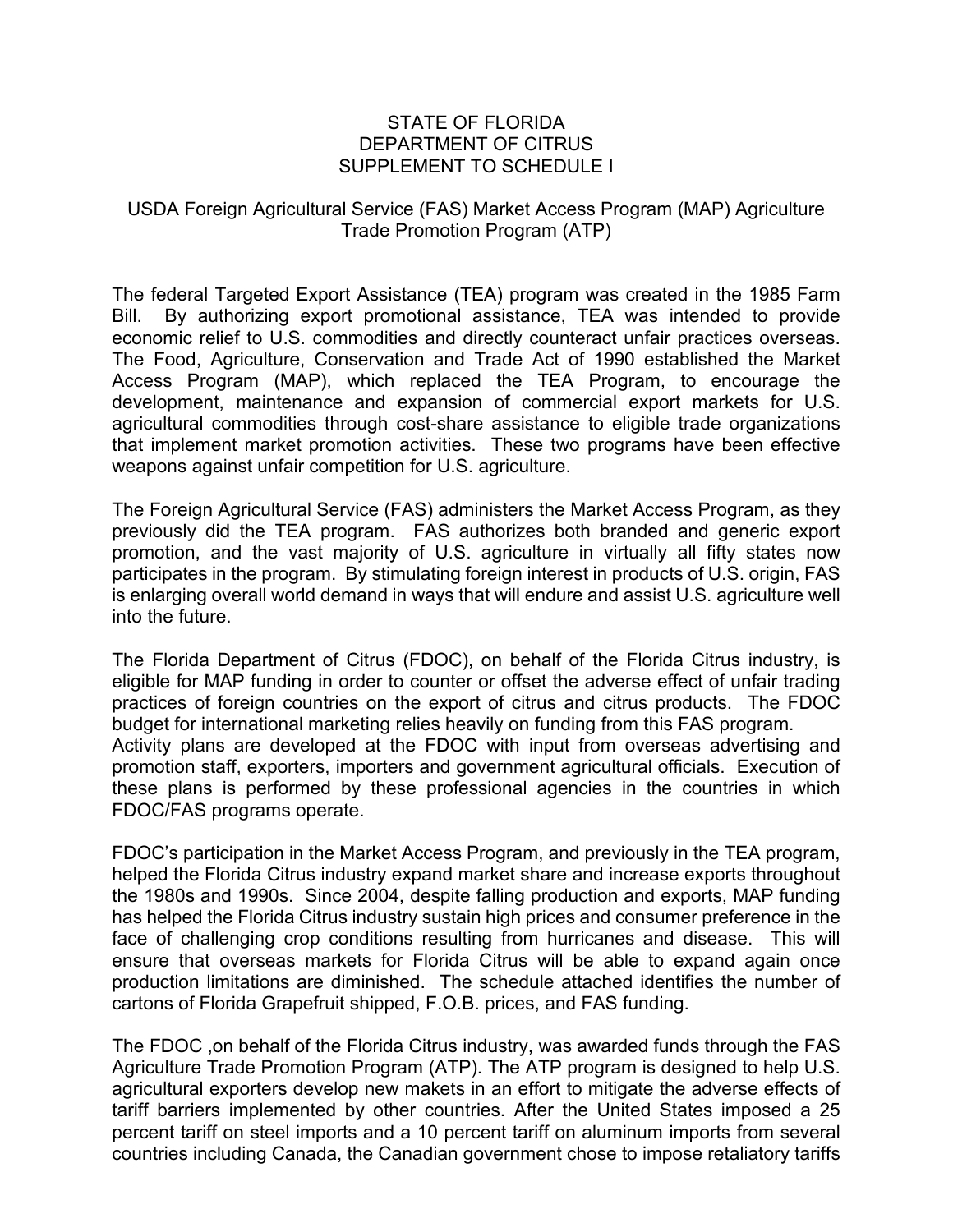of their own on several products including orange juice imported from the United States, which included Florida product. While only Florida Orange Juice in Canada has been affected by the tariffs, the ATP program allowed the FDOC to consider the needs of Florida Citrus and to propose programs that would have the most impact within Canada and in other markets. With this in mind, the FDOC identified two markets and products where there is room for significant opportunity and growth: Fresh Florida Oranges in Canada and Florida Orange Juice in South Korea. A Fresh Florida Orange program in Canada will create a new opportunity to support a Florida Citrus product not targeted by the tariff while increased programming in South Korea, specifically for Florida Orange Juice, will grow market access for the same product affected by the Canadian tariff. The ATP program will end on September 30, 2022.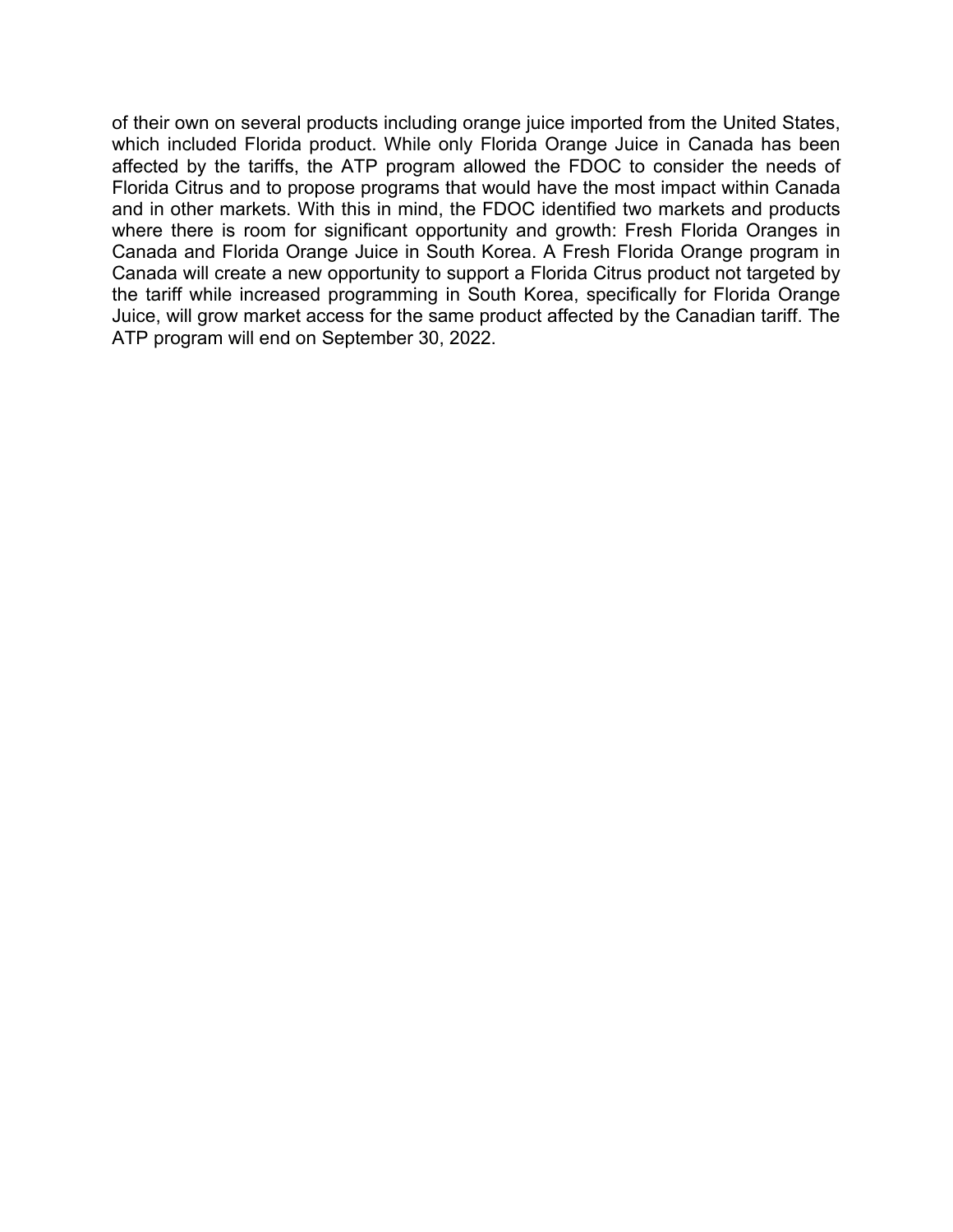#### **STATE OF FLORIDA DEPARTMENT OF CITRUS SUPPLEMENT TO SCHEDULE 1 FEDERAL FOREIGN AGRICULTURAL SERVICE PROGRAM**

|                    |          |                  |               |                |                |                |                  |                | <b>TOTAL</b>   |
|--------------------|----------|------------------|---------------|----------------|----------------|----------------|------------------|----------------|----------------|
|                    |          |                  |               | <b>MAP</b>     | QSP            | <b>EMO</b>     | 108              | <b>ATP</b>     | <b>FAS</b>     |
| <b>FISCAL YEAR</b> |          | <b>SHIPMENTS</b> | <b>PRICES</b> | <b>FUNDING</b> | <b>FUNDING</b> | <b>FUNDING</b> | <b>FUNDING</b>   | <b>FUNDING</b> | <b>FUNDING</b> |
| 1995-96            |          | 22,345,000       | 7.23          | 5,488,696      |                |                |                  |                | 5,488,696      |
| 1996-97            |          | 22,500,000       | 7.23          | 4,165,976      |                |                |                  |                | 4,165,976      |
| 1997-98            | $\ast$   | 21,860,000       | 7.23          | 4,087,323      |                |                |                  |                | 4,087,323      |
| 1998-99            | $\star$  | 22,125,000       | 7.65          | 5,988,215      |                |                |                  |                | 5,988,215      |
| 1999-00            | $\ast$   | 20,729,000       | 8.50          | 3,773,519      |                |                |                  |                | 3,773,519      |
| 2000-01            | $\star$  | 20,248,000       | 9.88          | 3,713,949      |                | 220,250        |                  |                | 3,934,199      |
| 2001-02            | $\star$  | 20,678,000       | 8.08          | 3,403,523      | 2,145          | 128,016        | 18,840           |                | 3,552,524      |
| 2002-03            | $\ast$   | 18,328,821       | 10.20         | 3,618,313      | 0              | 39,858         | 184,807          |                | 3,842,978      |
| 2003-04            | $\star$  | 21,351,218       | 9.80          | 4,450,478      | 0              | 175,000        | 20,673           |                | 4,646,151      |
| 2004-05            | $\ast$   | 8,518,537        | 16.79         | 4,643,495      | $\overline{0}$ | 0              | 0                |                | 4,643,495      |
| 2005-06            | $\star$  | 7,682,905        | 14.14         | 5,568,651      | $\overline{0}$ | 0              | 0                |                | 5,568,651      |
| 2006-07            | $\star$  | 13,872,139       | 10.99         | 5,486,000      | $\mathbf 0$    | 0              | 0                |                | 5,486,000      |
| 2007-08            | $\star$  | 13,646,867       | 11.01         | 5,486,000      | $\mathbf 0$    | $\overline{0}$ | 0                |                | 5,486,000      |
| 2008-09            | $\star$  | 11,307,919       | 9.92          | 5,814,581      | $\mathbf 0$    | 0              | 0                |                | 5,814,581      |
| 2009-10            | $\star$  | 11,311,083       | 14.32         | 5,472,337      | $\mathbf 0$    | 0              | 0                |                | 5,472,337      |
| 2010-11            | $\ast$   | 10,058,249       | 13.57         | 5,204,718      | $\mathbf 0$    | 0              | 0                |                | 5,204,718      |
| 2011-12            | $\ast$   | 8,958,475        | 12.05         | 5,201,171      | $\mathbf 0$    | $\overline{0}$ | 0                |                | 5,201,171      |
| 2012-13            | $^\star$ | 8,281,591        | 14.89         | 4,833,968      | $\mathbf 0$    | 0              | 0                |                | 4,833,968      |
| 2013-14            | $\star$  | 6,977,099        | 14.46         | 4,274,409      | 0              | 0              | 0                |                | 4,274,409      |
| 2014-15            | $\ast$   | 6,125,337        | 20.14         | 4,411,007      | 0              | 0              | 0                |                | 4,411,007      |
| 2015-16            |          | 5,279,971        | 20.54         | 4,383,830      | 0              | 0              | 0                |                | 4,383,830      |
| 2016-17            | $\ast$   | 3,829,220        | 18.92         | 4,029,170      | $\mathbf 0$    | $\mathbf 0$    | $\boldsymbol{0}$ |                | 4,029,170      |
| 2017-18            | $\ast$   | 1,727,410        | 23.32         | 3,759,380      | $\overline{0}$ | $\mathbf 0$    | 0                |                | 3,759,380      |
| 2018-19            | $\star$  | 1,700,405        | 21.16         | 3,639,691      | 0              | 0              | 0                |                | 3,639,691      |
| 2019-20            | $^\star$ | 1,851,398        | 21.25         | 3,364,238      | 0              | 0              | 0                | 244,938        | 3,609,176      |
| 2020-21            |          | 1,317,076        | 21.75         | 3,696,387      | 0              | $\mathbf 0$    | 0                | 206,307        | 3,902,694      |
| 2021-22            |          | 1,681,697        | 21.07         | 3,543,775      | $\overline{0}$ | 0              | 0                | 98,755         | 3,642,530      |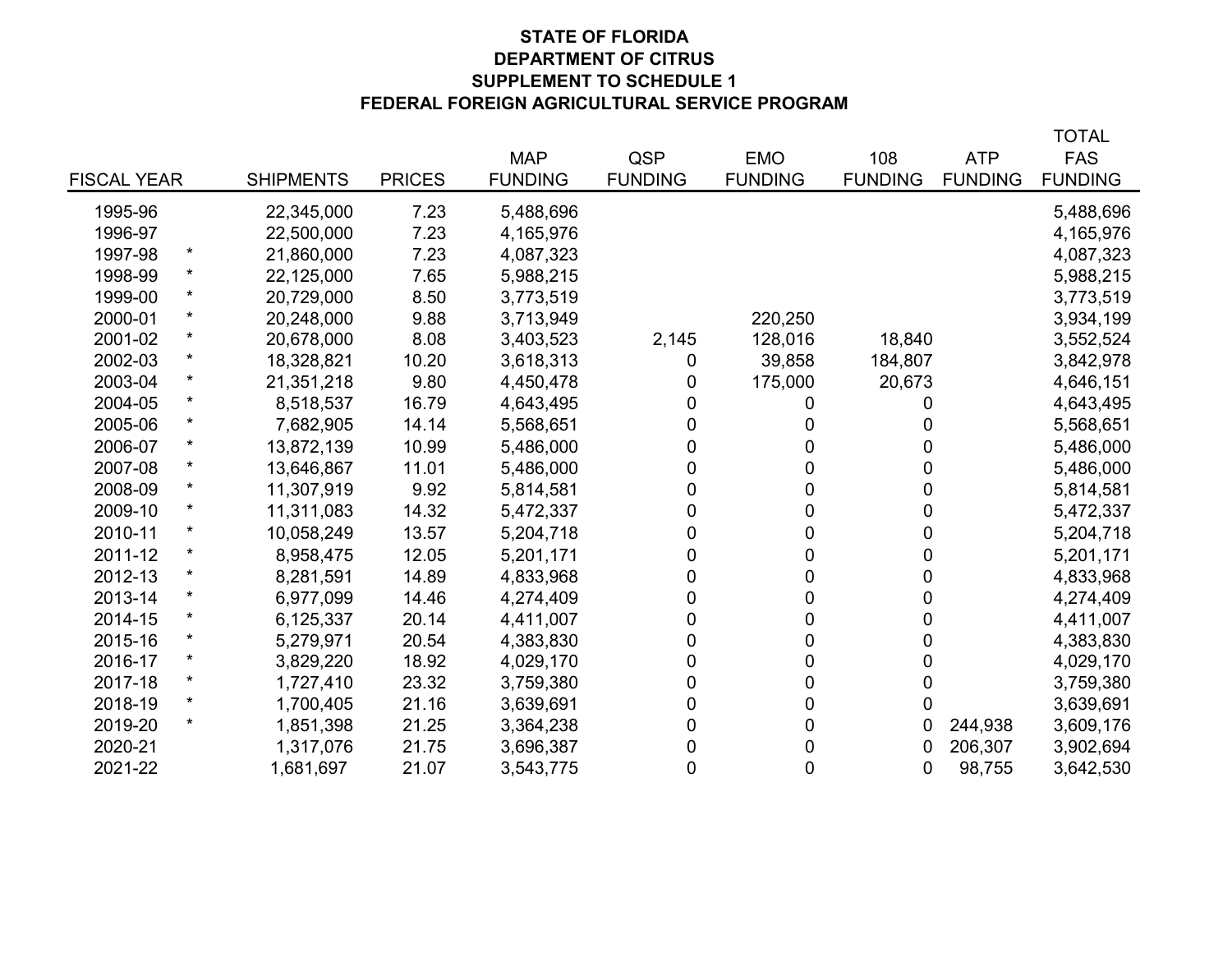## Foreign Currency Expenditures

**White community** 

|                    |                    | Object Code                                              |              |            |              |              |
|--------------------|--------------------|----------------------------------------------------------|--------------|------------|--------------|--------------|
| Month              | <b>Currency</b>    | 133505                                                   | 133503       | 133512     | 493000/49900 |              |
|                    |                    | FY 2019-20 CERTIFIED FORWARD EXPENDITURES                |              |            |              |              |
| July-CF            | Yen                | 133,763.94                                               |              |            |              |              |
| July-CF            | Euros              | 34,905.58                                                |              | 2,408.16   |              |              |
| July-CF            | CAD                | 25,048.65                                                |              |            |              |              |
| July-CF            | 8PS                | 29,537.07                                                |              |            |              |              |
| Aug-CF             | Yen                | 135,308.50                                               |              |            |              |              |
| Aug-CF             | CAD                | 67,808.33                                                |              |            |              |              |
| Aug-CF             | BPS                | 7,561.09                                                 |              |            |              |              |
| Sept-CF            | CAD                |                                                          |              |            |              |              |
|                    |                    | 13,202.77                                                |              |            |              |              |
| Sept-CF            | Yen                | 60,304.86                                                |              |            |              |              |
|                    |                    | 507,440.78                                               | 0.00         | 2,408.16   |              | 509,848.94   |
|                    |                    |                                                          |              |            |              |              |
|                    |                    | <b>FY 2020-21 CURRENT YEAR EXPENDITURES</b>              |              |            |              |              |
| Aug                | BPS                | 1,776.73                                                 |              |            |              |              |
| Aug                | Euros              | ÷,                                                       |              | 448.58     |              |              |
| Sept               | CAD                | 12,427.40                                                |              |            |              |              |
| Sept               | Euros              |                                                          |              | 445.84     |              |              |
| Sept               | BPS                | 821.40                                                   |              | 615.94     |              |              |
| Oct                | Euros              | 356.89                                                   |              | 3,234.83   |              |              |
| Oct                | <b>BPS</b>         | 825.49                                                   |              | 619.01     |              |              |
| Nov                | CAD                | 29,453.40                                                |              |            |              |              |
| Nov                | Euros              |                                                          |              | 23,489.75  |              |              |
| Nov                | BPS                | 840.67                                                   |              | 630.40     |              |              |
| <b>Dec</b>         | CAD                | 79,077.26                                                |              |            |              |              |
| Dec                | Euros              | 4,294.73                                                 | 190.22       | 23,035.68  |              |              |
| Jan                | CAD                | 80,836.89                                                |              |            |              |              |
| Jan                | Euros              | 5,357.46                                                 |              | 3,896.47   |              |              |
| Jan                | BPS                |                                                          |              | 4,073.75   |              |              |
| Feb                | CAD                | 81,672.62                                                |              |            |              |              |
| Feb                | BPS                | 3,497.79                                                 |              | 666.30     |              |              |
| Feb                | Euros              | 1,888.13                                                 |              | 24,482.10  | 2,717.91     |              |
| Mar                | Yen                | 35,941.26                                                |              |            |              |              |
| Mar                | 8PS                | 30,556.93                                                |              | 663.66     |              |              |
| Mar                | CAD                | 80,377.93                                                |              |            |              |              |
| Mar                | Euros              | 3,525.43                                                 |              | 111,863.89 |              |              |
| Apr                | CAD                | 81,553.70                                                |              |            |              |              |
| Apr                | <b>BPS</b>         | 4,352.89                                                 |              |            |              |              |
| Apr                | Yen                | 122,045.42                                               |              | 1,320.26   |              |              |
| Apr                | Euros              | 50,065.15                                                |              | 8,593.79   |              |              |
| May                | CAD                | 95,759.80                                                |              |            |              |              |
| May                | Yen                | 58,209.52                                                |              |            |              |              |
| May                | Euros              |                                                          |              |            | 367.88       |              |
|                    | <b>BPS</b>         | 11,481.30                                                |              | 23,605.31  |              |              |
| May<br>Jun         | Yen                | 14,014.74<br>488,455.21                                  |              | 675.00     |              |              |
| Jun                | CAD                | 128.705.62                                               |              |            |              |              |
|                    | <b>BPS</b>         |                                                          |              | 673.39     |              |              |
| Jun                |                    | 64,612.67                                                |              |            |              |              |
| Jun                | Euros              | 36,816.00                                                |              | 3,916.68   |              |              |
| <b>Grand Total</b> |                    | 1,609,600.43                                             | 190.22       | 236,950.63 | 3,085.79     | 1,849,827.07 |
|                    | Category           | 102380                                                   | 102380       | 102380     | 040000       |              |
|                    |                    |                                                          |              |            |              |              |
|                    |                    |                                                          | 1,846,741.28 |            |              |              |
|                    |                    |                                                          |              |            |              |              |
|                    |                    | <b>Support for Schedule I - Section III: Adjustments</b> |              |            |              |              |
|                    | Line 02<br>Line 06 |                                                          | (5509, 849)  |            |              |              |
|                    |                    |                                                          | (51,849,827) |            |              |              |

Š.

#### Notes:

 $\overline{\mathcal{D}}$ 

This information is pulled from Laserfiche Journals for FX payments. It is then reconciled back to the Division of Treasury Account Statement for SPIA for the appropriate year. It is helpful to use the SPIA spreadsheet detail kept by the Asst. Fin. & Acctg. Dir. to complete this reconciliation.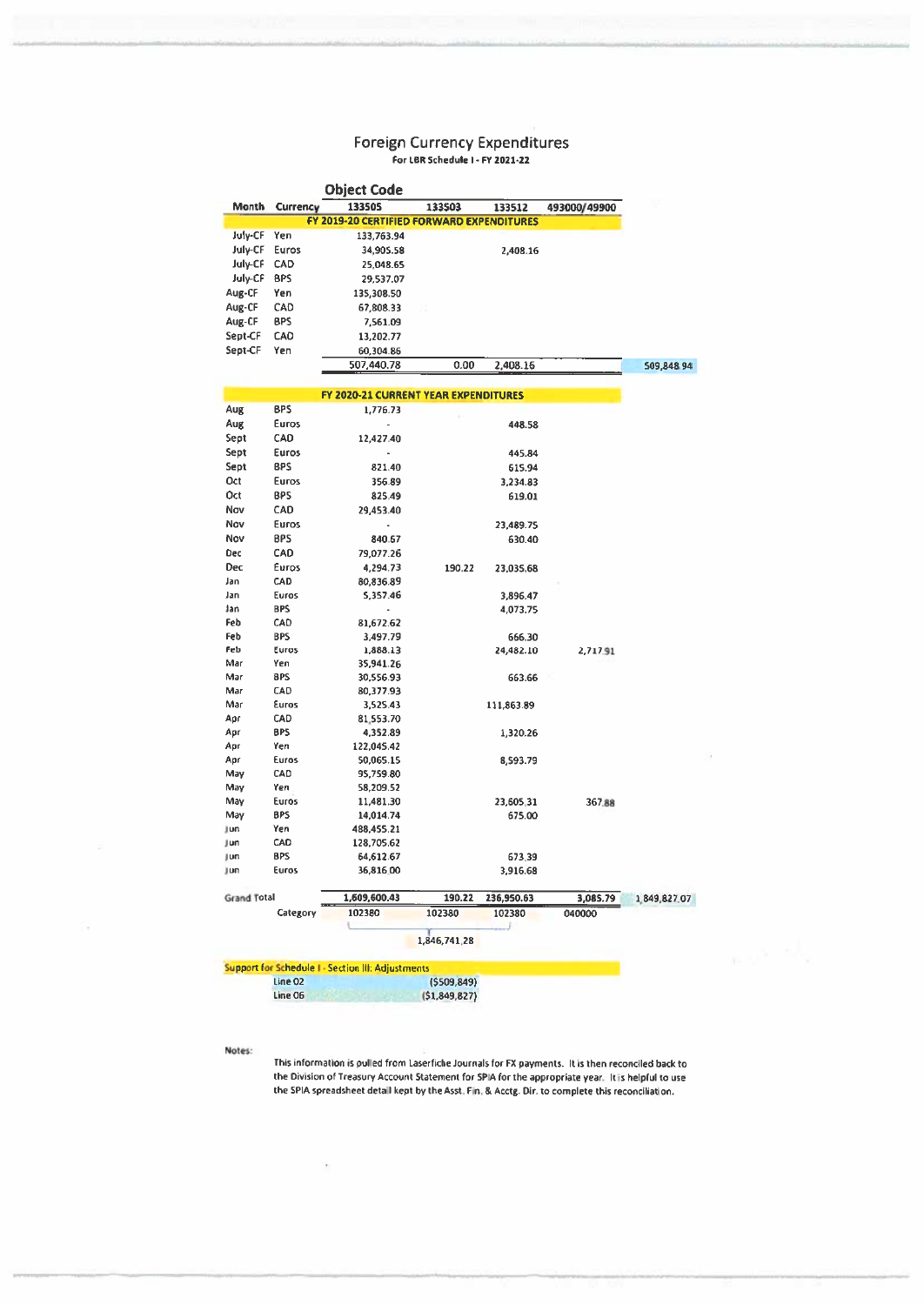Run Date 08/18/2021

ĭ

#### Division of Treasury

#### Interest Apportionment Fund Ledger Report 07/01/2020 Through 06/30/2021

|         | Fund<br>Number: 06-50-0-010000-00000 |               | Agency: FLORIDA DEPARTMENT OF CITRUS |
|---------|--------------------------------------|---------------|--------------------------------------|
| Pool: 2 |                                      | Fund<br>Name: | FLORIDA DEPARTMENT OF CITRUS         |

| Date<br>********** | Type<br>20     | Source<br>Summary | <b>Additions</b>                 | Deductions                           | <b>Balance</b><br>352,509.28 |
|--------------------|----------------|-------------------|----------------------------------|--------------------------------------|------------------------------|
| 07/01/2020         | 5 <sup>5</sup> | Int earned        |                                  | $\zeta$ 583.957 - Accts hec 20       | 353,093.23                   |
| 07/01/2020         | 25             | Adm fee           |                                  | $30.40 +$                            | 353,062.83                   |
| 07/14/2020         | 21             | 8515              |                                  | 32,393.34 $^{\prime}$ C              | 320,669.49                   |
| 07/14/2020         | 21             | 8515              |                                  | 4,920.40                             | 315,749.09                   |
| 07/14/2020         | 21             | 8515              |                                  | $-34,691.58$                         | 281,057.51                   |
| 07/14/2020         | 21             | 8515              |                                  | 4,390.58 C                           | 276,666.93                   |
| 07/14/2020         | 21             | 8515              |                                  | 15,250.07 $\subset$                  | 261,416.86                   |
| 07/16/2020         | 21             | 8517              |                                  | 41.15 $\subset$                      | 261,375.71                   |
| 07/16/2020         | 21             | 8517              | $41,004,06+35,841,38)$ 66,845.44 |                                      | 194,530.27                   |
| 07/17/2020         | 21             | 8518              |                                  | $-29,537.07$ $\subset$               | 164,993.20                   |
| 07/22/2020         | 21             | 8521              |                                  | $-32,226.92$ $\subset$               | 132,766.28                   |
| 07/29/2020         | 21             | 8526              |                                  | $\epsilon$ ad - 5,366.86             | 127,399.42                   |
| 08/01/2020         | 5              | Int earned        | 528.85 $_{7}$                    |                                      | 127,928.27                   |
| 08/01/2020         | 25             | Adm fee           |                                  | 24.01                                | 127,904.26                   |
| 08/13/2020         | 21             | 8537              | GBPs                             | $-7,561.09$                          | 120,343.17                   |
| 08/13/2020         | 21             | 8537              |                                  | $Cod - 37,454.34C$                   | 82,888.83                    |
| 08/13/2020         | 21             | 8537              |                                  | $Cov - 448.58$                       | 82,440.25                    |
| 08/17/2020         | 21             | 8539              |                                  | $\{\rho\}$ -59,831.95 $\subset$      | 22,608.30                    |
| 08/20/2020         | $\mathbf{1}$   | 8542              | 300,000.00                       |                                      | 322,608.30                   |
| 08/20/2020         | 21             | 8542              |                                  | $Cool = 30,354.00$                   | 292,254.30                   |
| 08/20/2020         | 21             | 8542              | $65,817,38+3,147,10$             | $.8,964.48 \subset$                  | 283,289.82                   |
| 08/21/2020         | 21             | 8543              |                                  | $427-66,512.06$                      | 216,777.76                   |
| 08/24/2020         | 21             | 8544              |                                  | GBP-1,776.73                         | 215,001.03                   |
| 09/01/2020         | 5              | Int earned        | 304.63                           |                                      | 215,305.66                   |
| 09/01/2020         | 21             | CAD<br>8550       | $1645.02+11,557.75$              | $+3,202.77$ C                        | 202,102.89                   |
| 09/01/2020         | 25             | Adm fee           |                                  | 14.79                                | 202,088.10                   |
| 09/03/2020         | 21             | 8552              |                                  | $\ell$ -3,136.74 $\subset$           | 198,951.36                   |
| 09/15/2020         | 21             | 8559              |                                  | $GBPs - 1,437.34$                    | 197,514.02                   |
| 09/17/2020         | 21             | 8561              |                                  | $\frac{1}{2}$ en -6,107.89 $\subset$ | 191,406.13                   |
| 09/21/2020         | 21             | 8563              |                                  | $Eucos - 445.84$                     | 190,960.29                   |
| 09/24/2020         | 21             | $8566$ Len        | $35+47$ , $0(2.88)$ -51,060.23   |                                      | 139,900.06                   |
| 09/29/2020         | 21             | 8569              |                                  | $C_{D2} = 12,427.40$                 | 127,472.66                   |
| 10/01/2020         | $\overline{5}$ | Int earned        | $334.98$ <sub>7</sub>            |                                      | 127,807.64                   |
| 10/01/2020         | 25<br>21       | Adm fee           | 8583 Euros (3,143.82+447.90)     | 18.26<br>$-3,591.72$                 | 127,789.38                   |
| 10/20/2020         |                |                   |                                  |                                      | 124,197.66                   |
| 10/20/2020         | 21             | 8583              |                                  | $G-B$ Ps $-1,444.50$                 | 122,753.16                   |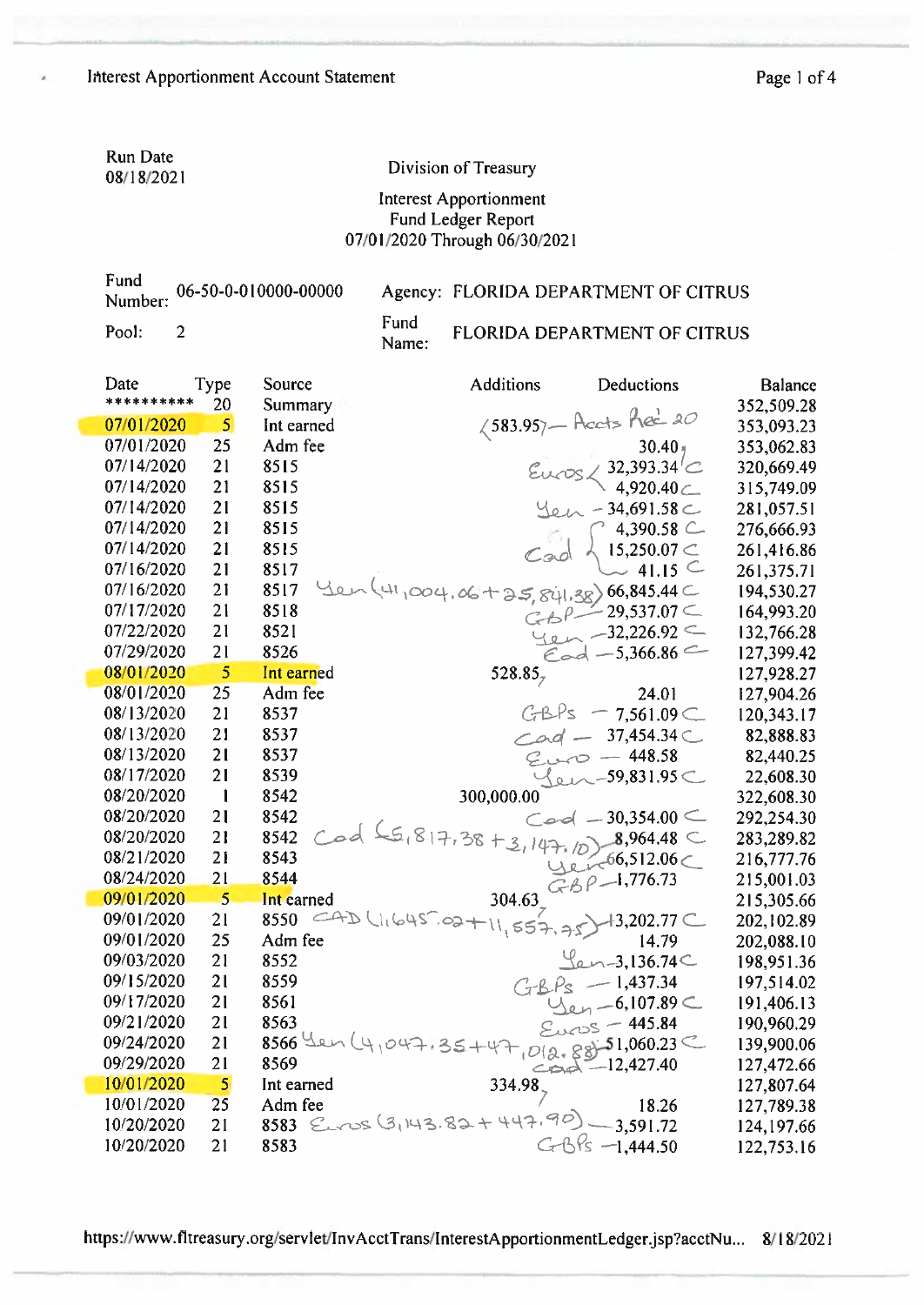#### Interest Apportionment Account Statement

| 11/01/2020 | 5 <sup>1</sup> | Int earned  | 207.40                                                                       | 122,960.56 |
|------------|----------------|-------------|------------------------------------------------------------------------------|------------|
| 11/01/2020 | 25             | Adm fee     | 12.58                                                                        | 122,947.98 |
| 11/16/2020 | 21             | 8601        | $Cool - 28,326.73$                                                           | 94,621.25  |
| 11/16/2020 | 21             | 8601        | $C_{L,S}$ os $-19,563.21$                                                    | 75,058.04  |
| 11/19/2020 | 21             | 8604        | $GBB = 1,471.07$                                                             | 73,586.97  |
| 11/20/2020 | $\mathbf{1}$   | 8605        | 300,000.00                                                                   | 373,586.97 |
| 11/23/2020 | 21             | 8606        | 3,926.54                                                                     | 369,660.43 |
| 11/24/2020 | 21             | 8607        | $\textcolor{blue}{\subset}$ 00 — 1,126.67                                    | 368,533.76 |
| 12/01/2020 | 5              | Int earned  | 334.84                                                                       | 368,868.60 |
| 12/01/2020 | 25             | Adm fee     | 20.71                                                                        | 368,847.89 |
| 12/02/2020 | 21             | 8612        | $Cuvos -$<br>4,484.95                                                        | 364,362.94 |
| 12/10/2020 | 21             | $8618$ Caid | $-8,098,71+12,431.41+13,43333370.05$                                         | 330,792.89 |
| 12/10/2020 | 21             | 8618        | $\epsilon$ up <sup>1</sup> =19,587.20                                        | 311,205.69 |
| 12/16/2020 | 21             | 8622        | $\sim 4 - 3,478.37$                                                          | 307,727.32 |
| 12/16/2020 | 21             | 8622        | $\mathcal{E}_{\text{OCO}} - 3,448.48$                                        | 304,278.84 |
| 12/22/2020 | 21             | $8626$ Cod  | $19,354.32 - 42,028.84$<br>$22,674.52 +$                                     | 262,250.00 |
| 01/01/2021 | 5              | Int earned  | 460.65                                                                       | 262,710.65 |
| 01/01/2021 | 25             | Adm fee     | 30.96                                                                        | 262,679.69 |
| 01/12/2021 | 21             | 8639        | $Coq - 12,873.98$                                                            | 249,805.71 |
| 01/12/2021 | 21             | 8639        | $\epsilon_{00}$ - 8,793.62                                                   | 241,012.09 |
| 01/15/2021 | 21             | 8642        | $\cos \frac{1}{2}$ -34,435.66                                                | 206,576.43 |
| 01/21/2021 | 21             | 8645        | $22 - 460.31$                                                                | 206,116.12 |
| 01/22/2021 | 21             | 8646        | Gbp· - 4,073.75                                                              | 202,042.37 |
| 01/27/2021 | 21             | $8649$ Coo  | 33,527.25                                                                    | 168,515.12 |
| 02/01/2021 | 5              | Int earned  | $\frac{611.58+14.827.28+8.088.}{365.33}$                                     | 168,880.45 |
| 02/01/2021 | 25             | Adm fee     | 22.29                                                                        | 168,858.16 |
| 02/05/2021 | 21             | 8656        | $\S$ 19,374.40                                                               | 149,483.76 |
| 02/09/2021 | 21             | 8658        | $\setminus$ 3,423.84                                                         | 146,059.92 |
| 02/16/2021 | 21             | 8662        | 44,317.69                                                                    | 101,742.23 |
| 02/18/2021 | 21             | 8664        | 14,191.07                                                                    | 87,551.16  |
| 02/18/2021 | 21             |             | $8664$ Euros - 4,164.09+1,888.13+45776-6,509.98                              | 81,041.18  |
| 02/22/2021 | 21             |             | $8666$<br>$23,163.86$<br>$99$<br>$23,163.86$<br>$96$<br>$99$<br>$123,163.86$ | 57,877.32  |
| 02/24/2021 | 21             | 8668        | $\binom{4}{1}$ ,226.10*                                                      | 56,651.22  |
| 02/25/2021 | 21             | 8669        | Euros<br>$2,717.91$ $\mp$ $\mp$                                              | 53,933.31  |
| 03/01/2021 | $\mathbf{l}$   | Correction  | $\star$ 1,226.10 $\star$                                                     | $31 - 76$  |
| 03/01/2021 | 5              | Int earned  | 148.01                                                                       | 55,307.42  |
| 03/01/2021 | 25             | Adm fee     | 11.46                                                                        | 55,295.96  |
| 03/03/2021 | 21             | 8673        | $40 - 15,592.35$                                                             | 39,703.61  |
| 03/04/2021 | 21             | 8674        | $\epsilon_{\text{20}}$ -19,454.40                                            | 20,249.21  |
| 03/08/2021 | $\mathbf{1}$   | 8676        | 300,000.00                                                                   | 320,249.21 |
| 03/11/2021 | 21             | 8679.       | $G_{\varphi} - 26,771.00$                                                    | 293,478.21 |
| 03/11/2021 | 21             | 8679        | $\epsilon$ tos — 95,482.11                                                   | 197,996.10 |
| 03/11/2021 | 21             | $8679$ $20$ |                                                                              | 151,625.45 |
| 03/16/2021 | 21             | 8682        | $+20,586.04 + 30,506.496,370.65$<br>452.81                                   | 151,172.64 |
| 03/16/2021 | 21             | 8682        | $*1,201.10*$                                                                 | 149,971.54 |
| 03/17/2021 | 21             | 8683        | 4,449.59                                                                     | 145,521.95 |
| 03/23/2021 | 21             | 8687 Cod    | $10,76693 + 15,044.35 - 25,811.28$                                           | 119,710.67 |
| 03/24/2021 | 21             | 8688        | $\sim 8,196.00$                                                              | 111,514.67 |
| 03/29/2021 | 21             | 8691        | 20,348.91                                                                    | 91,165.76  |

https://www.fltreasury.org/servlet/InvAcctTrans/InterestApportionmentLedger.jsp?acctNu... 8/18/2021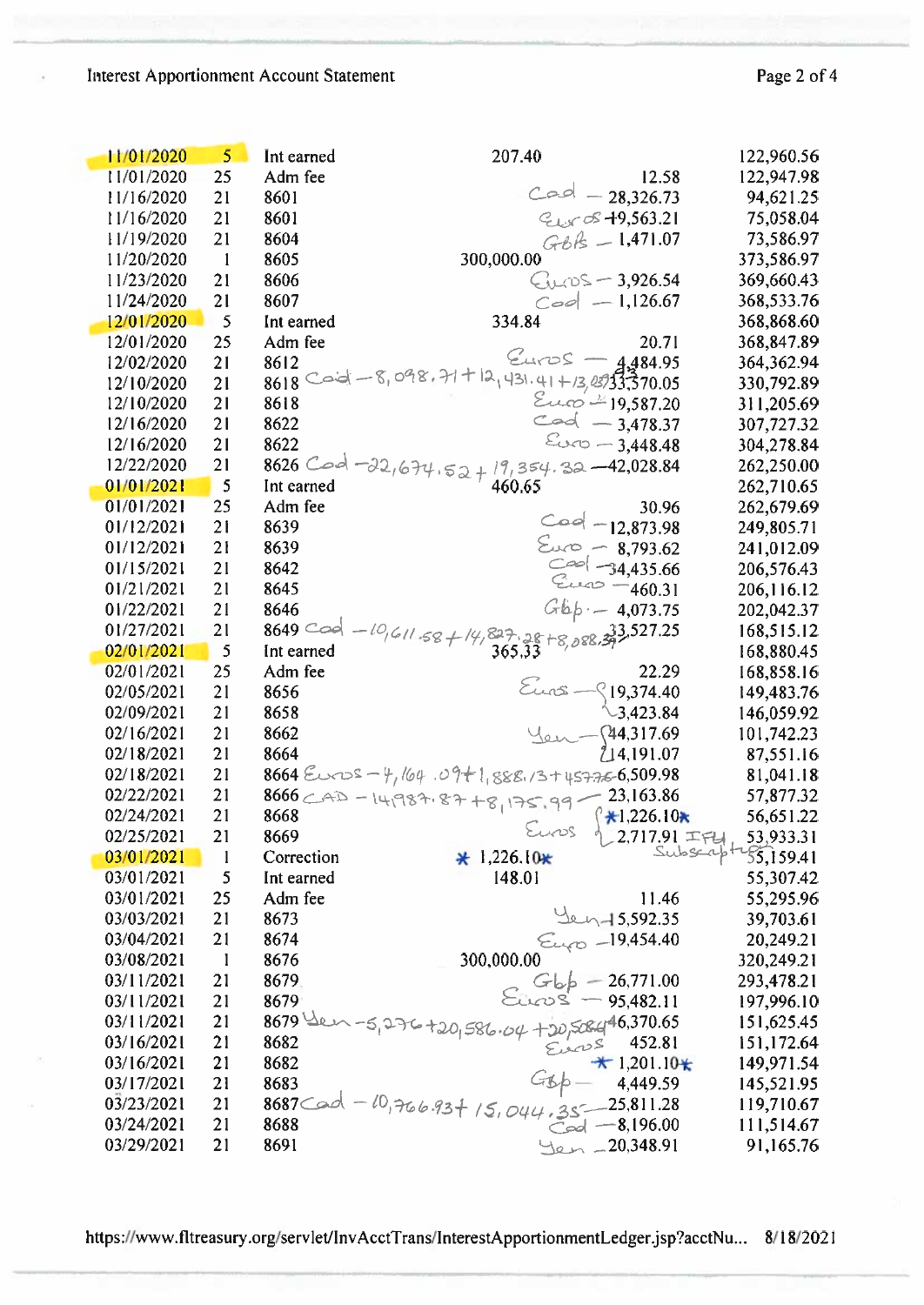Ï

÷

| 04/01/2021 | 5                       | Int earned  | 96.96         |                                                 | 91,262.72                                                                     |
|------------|-------------------------|-------------|---------------|-------------------------------------------------|-------------------------------------------------------------------------------|
| 04/01/2021 | 21                      | 8694        |               | 27,949.05                                       | 63,313.67                                                                     |
| 04/01/2021 | 21                      | coorection* |               | $25.00 +$                                       | 63,288.67                                                                     |
| 04/01/2021 | 25                      | Adm fee     |               | 12.65                                           | 63,276.02                                                                     |
| 04/02/2021 | 21                      | 8695        |               | 43,514.33                                       | 19,761.69                                                                     |
| 04/12/2021 | $\mathbf{1}$            | 8701        | 500,000.00    |                                                 | 519,761.69                                                                    |
| 04/12/2021 | 21                      | 8701        |               | 52,158.66                                       | 467,603.03                                                                    |
| 04/14/2021 | 21                      | 8703        |               | 15,144.61                                       | 452,458.42                                                                    |
| 04/15/2021 | 21                      | 8704        |               | 1,536.22                                        | 450,922.20                                                                    |
| 04/15/2021 | 21                      | 8704        |               | 18,584.27                                       | 432,337.93                                                                    |
| 04/19/2021 | 21                      | 8706        |               | 31,813.21                                       | 400,524.72                                                                    |
| 04/21/2021 | 21                      | 8708        |               | 29,395.04                                       | 371,129.68                                                                    |
| 04/22/2021 | 21                      | 8709        |               | 20,321.25                                       | 350,808.43                                                                    |
| 04/26/2021 | 21                      | 8711        |               | 23,377.64                                       | 327,430.79                                                                    |
| 04/28/2021 | 21                      | 8713        |               | 4,136.93                                        | 323,293.86                                                                    |
| 05/01/2021 | 5                       | Int earned  | 235.09        |                                                 | 323,528.95                                                                    |
| 05/01/2021 | 25                      | Adm fee     |               | 25.26                                           | $-3,503.69$<br>$-319,225.12$<br>$6^{1/2}304.702$                              |
| 05/03/2021 | 21                      | 8716        |               | 4,278.57                                        |                                                                               |
| 05/13/2021 | 21                      | 8724        |               | 14,432.28<br>⊀                                  |                                                                               |
| 05/13/2021 | 21                      | 8724        |               | 35,016.10<br>$\star$<br>$\alpha_{h}$            | 269,776.74                                                                    |
| 05/13/2021 | 21                      | 8724        |               | $\chi^{0.65,163.01}$                            | 204,613.73                                                                    |
| 05/14/2021 | -1                      | Correction  | $*114,586.39$ |                                                 | 319,200.12                                                                    |
| 05/19/2021 | 21                      | 8728        |               | 367.88                                          | 318,832.24                                                                    |
| 05/20/2021 | 21                      | 8729        |               | 23,193.42                                       | 295,638.82                                                                    |
| 05/20/2021 | 21                      | 8729        |               | 19,728.00                                       | 275,910.82                                                                    |
| 05/20/2021 | 21                      | 8729        |               | $\frac{1}{2}$ 14,432.28                         |                                                                               |
| 05/21/2021 | 21                      | 8730        |               | ⊁∤                                              | 35,016.10 $\frac{10.82}{65.163}$<br>35,016.10 $\frac{10.82}{10}$<br>65.163 01 |
| 05/21/2021 | 21                      | 8730        |               | $\frac{\cancel{13}}{4}$ 65,163.01 $\cancel{14}$ | 161,299.43                                                                    |
| 05/26/2021 | 21                      | 8733        |               | 926.33                                          | 160,373.10                                                                    |
| 05/26/2021 | 21                      | 8733        |               | 10,411.17                                       | 149,961.93                                                                    |
| 05/26/2021 | 21                      | 8733        |               | 30,596.79                                       | 119,365.14                                                                    |
| 06/01/2021 | $\overline{\mathbf{5}}$ | Int earned  | 239.12        |                                                 | 119,604.26                                                                    |
| 06/01/2021 | 25                      | Adm fee     |               | 24.97                                           | 119,579.29                                                                    |
| 06/04/2021 | 21                      | 8739        |               | 36,816.00                                       | 82,763.29                                                                     |
| 06/04/2021 | 21                      | 8739        |               | 24,477.25                                       | 58,286.04                                                                     |
| 06/09/2021 | 21                      | 8742        |               | 36,600.43                                       | 21,685.61                                                                     |
| 06/09/2021 | 21                      | 8742        |               | 3,916.68                                        | 17,768.93                                                                     |
| 06/10/2021 | $\mathbf{l}$            | 8743        | 800,000.00    |                                                 | 817,768.93                                                                    |
| 06/10/2021 | 21                      | 8743        |               | 214,323.39                                      | 603,445.54                                                                    |
| 06/11/2021 | 21                      | 8744        |               | 27,981.49                                       | 575,464.05                                                                    |
| 06/14/2021 | 21                      | 8745        |               | 102,475.77                                      | 472,988.28                                                                    |
| 06/14/2021 | 21                      | 8745        |               | 246,150.33                                      | 226,837.95                                                                    |
| 06/16/2021 | 21                      | 8747        |               | 4,208.38                                        | 222,629.57                                                                    |
| 06/18/2021 | 21                      | 8749        |               | 26,229.85                                       | 196,399.72                                                                    |
|            |                         |             |               |                                                 |                                                                               |

|      | Account Summary<br><b>Additions</b> |        | <b>Deductions</b> |        |            |
|------|-------------------------------------|--------|-------------------|--------|------------|
| Type | Number                              | Amount | Number            | Amount | Net Amount |

https://www.fltreasury.org/servlet/InvAcctTrans/InterestApportionmentLedger.jsp?acctNu... 8/18/2021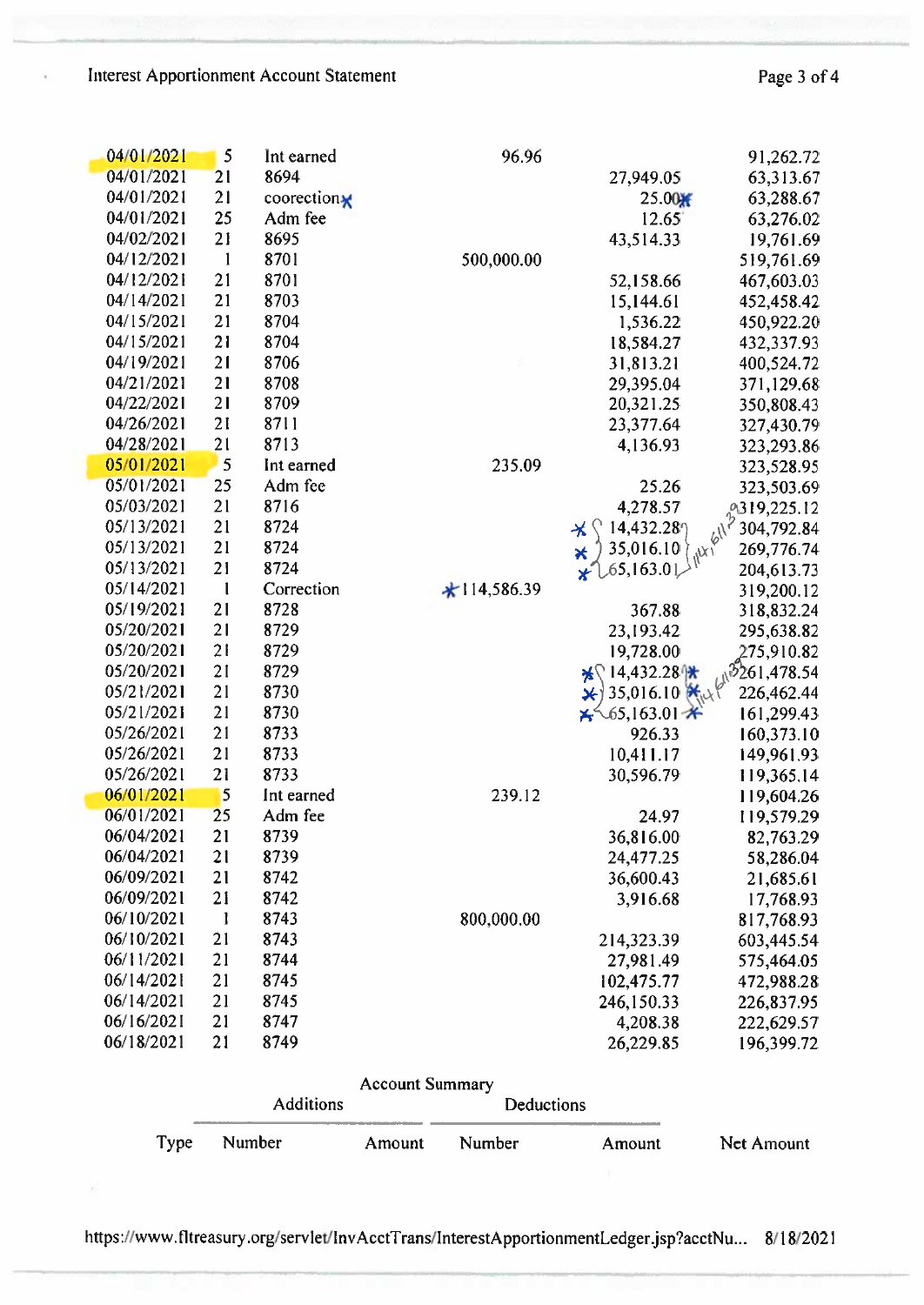**Interest Apportionment Account Statement** 

Page 4 of 4

|          |    | 2,315,812.49<br>3,839.81 |     |                        | 2,315,812.49<br>3,839.81 |
|----------|----|--------------------------|-----|------------------------|--------------------------|
| 21<br>25 |    |                          | 98  | 2,475,513.52<br>248.34 | 2,475,513.52-<br>248.34- |
| ГОТАІ.   | ۱9 | 2,319,652.30             | 110 | 2,475,761.86           | 196,399.72               |

\* Wire transfer Returned les Bank NY Mellon return fee & Wire Resent net of See (1,201,10)

\* Wie Transfer returned less bank of NY Mellon return fees for  $#114,586,39$  of wise resent for full and of  $# 114, 611, 39$ 

ospa wicksen  $35 \cdot 016 \cdot 10 +$  $65 \cdot 163 \cdot 01 +$ 003  $\omega$   $\alpha$ <sup>14,611.39\*+</sup>  $550$  Resent  $114,611.39$ - $2,475,513.52+$  $0.5701$  1, 226.10- $2,359,676.03*$  $2,359,676.03+$  $2,359,616.03-$ 002 Agrees us SPIFT.00x+

 $F_{42020-21}$ Gross Interest<br>Europes 0.\*<br>3,839.81+ Accl. Rec. 20 583-95- $3.446.05*$ Admin Fees.  $259 - 43 +$  $415 - 2030.40 1 - 3421 + 49 + 21.49 +$  $230.52*$ 

https://www.fltreasury.org/servlet/InvAcctTrans/InterestApportionmentLedger.jsp?acctNu... 8/18/2021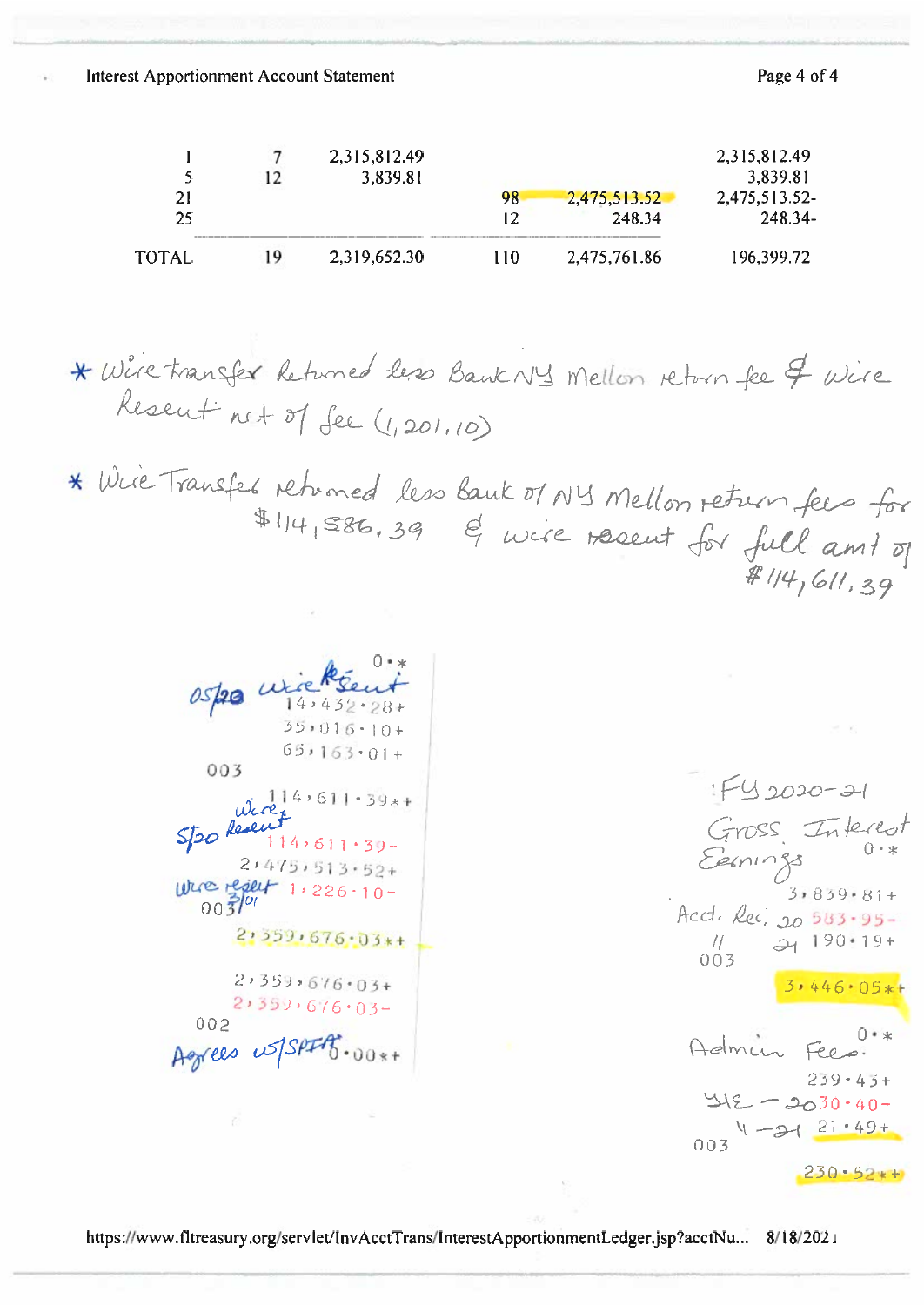### **SCHEDULE IC: RECONCILIATION OF UNRESERVED FUND BALANCE**

| <b>Trust Fund Title:</b><br><b>Budget Entity:</b>   | <b>Citrus Advertising Trust Fund</b><br>DEPARTMENT LEVEL |                             |                                   |  |
|-----------------------------------------------------|----------------------------------------------------------|-----------------------------|-----------------------------------|--|
| <b>LAS/PBS Fund Number:</b>                         | 2090                                                     |                             |                                   |  |
|                                                     | <b>Balance as of</b><br>6/30/2021                        | SWFS*<br><b>Adjustments</b> | <b>Adjusted</b><br><b>Balance</b> |  |
| <b>Chief Financial Officer's (CFO) Cash Balance</b> | 569105 (A)                                               |                             | 569105                            |  |
| ADD: Other Cash (See Instructions)                  | (B)                                                      |                             | $\theta$                          |  |
| <b>ADD</b> : Investments                            | 9453760 (C)                                              |                             | 9453760                           |  |
| ADD: Outstanding Accounts Receivable                | $1605901$ (D)                                            | 33109                       | 1639010                           |  |
| ADD:                                                | (E)                                                      |                             | $\overline{0}$                    |  |
| <b>Total Cash plus Accounts Receivable</b>          | 11628767 (F)                                             | 33109                       | 11661876                          |  |
| LESS Allowances for Uncollectibles                  | (G)                                                      |                             | $\overline{0}$                    |  |
| LESS Approved "A" Certified Forwards                | $2068027$ <sub>(H)</sub>                                 |                             | 2068027                           |  |
| Approved "B" Certified Forwards                     | (H)                                                      |                             | $\overline{0}$                    |  |
| Approved "FCO" Certified Forwards                   | (H)                                                      |                             | $\overline{0}$                    |  |
| LESS: Other Accounts Payable (Nonoperating)         | $143296$ <sub>(I)</sub>                                  |                             | 143296                            |  |
| LESS: A/P not C/F-OpCat-should have been certified  |                                                          |                             | $\overline{0}$                    |  |
| <b>Unreserved Fund Balance, 07/01/21</b>            | 9417443 (K)                                              | 33109                       | 9450552<br>$***$                  |  |

**\*\* This amount should agree with Line I, Section IV of the Schedule I for the most recent completed fiscal year and Line A for the following year.**

*Office of Policy and Budget - June 2021*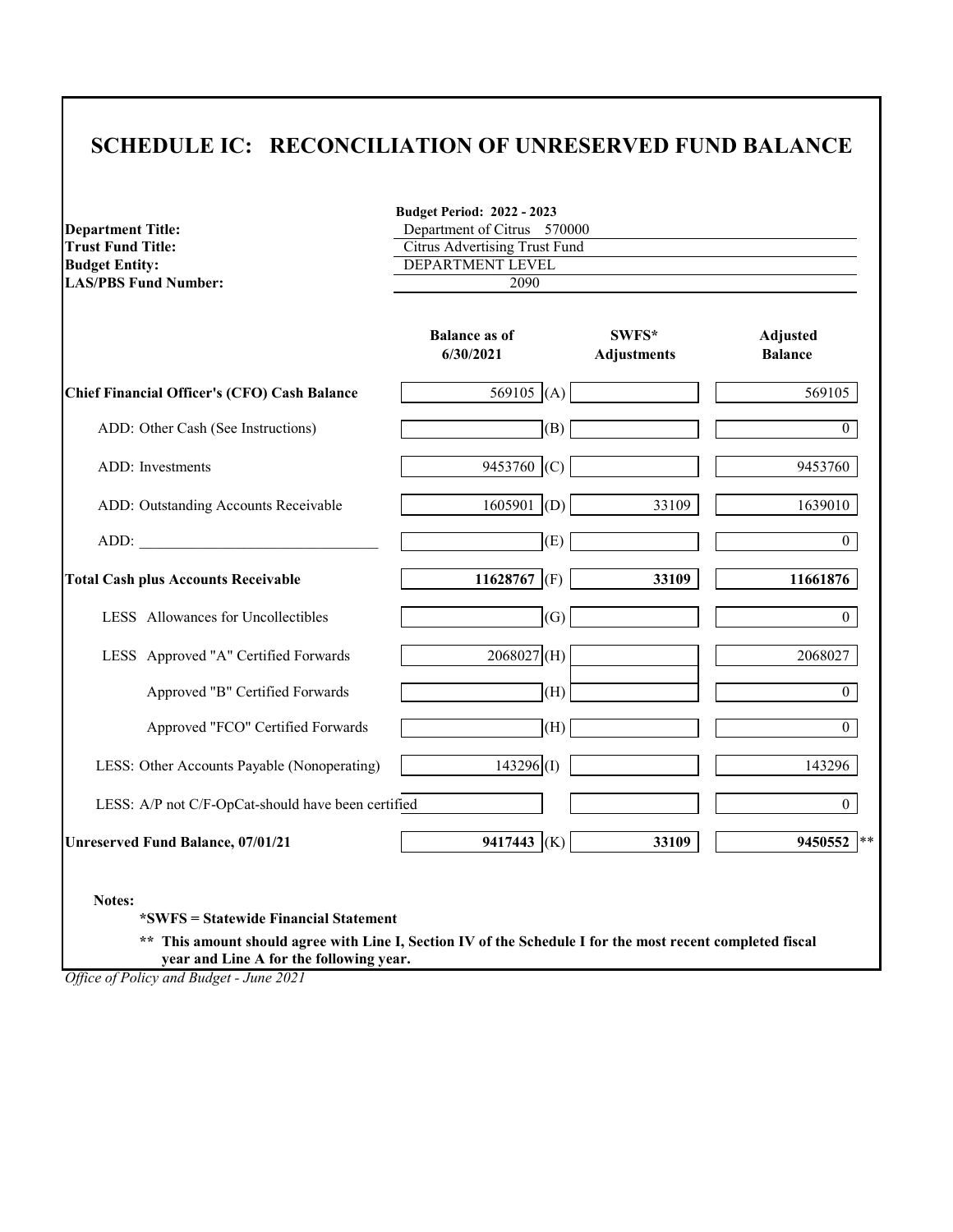### **RECONCILIATION: BEGINNING TRIAL BALANCE TO SCHEDULE I and IC**

| <b>Department Title:</b>                 | <b>Budget Period: 2022 - 2023</b><br>Department of Citrus (570000)                                                                                            |                  |
|------------------------------------------|---------------------------------------------------------------------------------------------------------------------------------------------------------------|------------------|
| <b>Trust Fund Title:</b>                 | <b>Citrus Advertising Trust Fund</b>                                                                                                                          |                  |
| <b>LAS/PBS Fund Number:</b>              | 2090                                                                                                                                                          |                  |
| <b>BEGINNING TRIAL BALANCE:</b>          |                                                                                                                                                               |                  |
|                                          | <b>Total Fund Balance Per FLAIR Trial Balance, 07/01/21</b><br>Total all GLC's 5XXXX for governmental funds;<br>GLC 539XX for proprietary and fiduciary funds | 9,863,809<br>(A) |
|                                          | <b>Subtract Nonspendable Fund Balance (GLC 56XXX)</b>                                                                                                         | 452,931<br>(B)   |
|                                          | <b>Add/Subtract Statewide Financial Statement (SWFS)Adjustments:</b>                                                                                          |                  |
|                                          | SWFS Adjustment # and Description                                                                                                                             | 33,109.00<br>(C) |
|                                          | SWFS Adjustment # and Description                                                                                                                             | (C)              |
|                                          | <b>Add/Subtract Other Adjustment(s):</b>                                                                                                                      |                  |
|                                          | Approved "B" Carry Forward (Encumbrances) per LAS/PBS                                                                                                         | (D)              |
|                                          | Approved FCO Certified Forward per LAS/PBS                                                                                                                    | (D)              |
|                                          | A/P not C/F-Operating Categories                                                                                                                              | (D)<br>6,565     |
|                                          | Cert Forward adjustment due to over-certification                                                                                                             | (D)              |
|                                          |                                                                                                                                                               | (D)              |
|                                          |                                                                                                                                                               | (D)              |
| <b>ADJUSTED BEGINNING TRIAL BALANCE:</b> |                                                                                                                                                               | 9,450,552 (E)    |
|                                          | UNRESERVED FUND BALANCE, SCHEDULE IC (Line K)                                                                                                                 | 9,450,552 $(F)$  |
| <b>DIFFERENCE:</b>                       |                                                                                                                                                               | $(G)*$<br>0.00   |
| *SHOULD EQUAL ZERO.                      |                                                                                                                                                               |                  |
|                                          |                                                                                                                                                               |                  |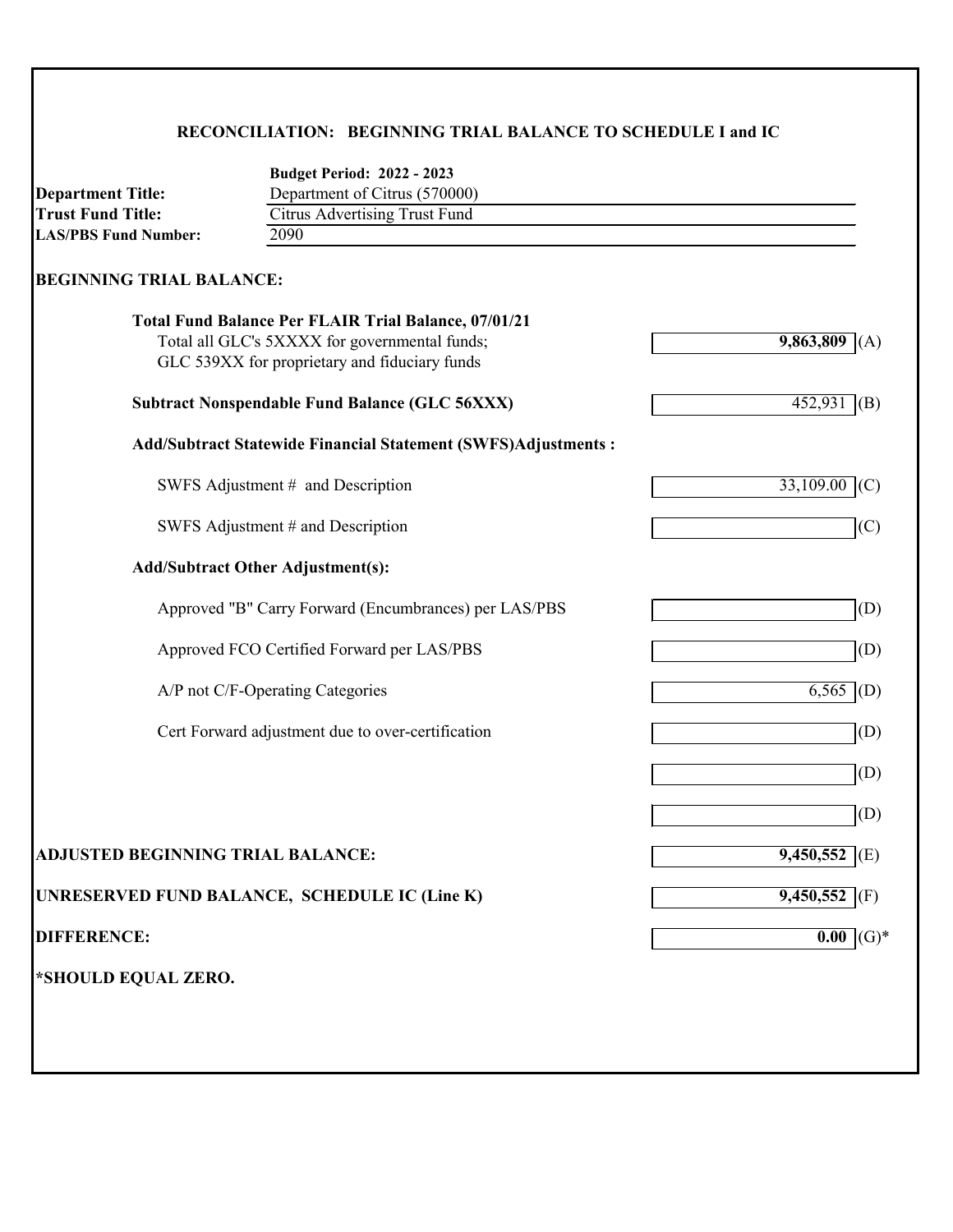#### **SCHEDULE ID: REQUEST FOR CREATION, RE-CREATION, RETENTION, TERMINATION, OR MODIFICATION OF A TRUST FUND**

|                                            |                                                                                                             | Page 1 of 2 |  |
|--------------------------------------------|-------------------------------------------------------------------------------------------------------------|-------------|--|
| Department:                                | Citrus                                                                                                      |             |  |
| <b>Fiscal Year</b>                         | 2022-23                                                                                                     |             |  |
| Fund Name:                                 | <b>Citrus Advertising TF</b>                                                                                |             |  |
| FLAIR #:*                                  | $20 - 2 - 090$                                                                                              |             |  |
| Name                                       | <b>Christine Marion</b>                                                                                     |             |  |
| Position                                   | Deputy Executive Director - Administration and Finance                                                      |             |  |
| Telephone No. of Person                    | 863-537-3961                                                                                                |             |  |
| Completing Form:                           |                                                                                                             |             |  |
| <b>Type of Action</b><br><b>Requested:</b> | <b>Exempt From Termination</b><br><b>Re-create without modification</b><br>(last action was initial create) |             |  |
| (Check one)                                | Retain without modification<br>Re-create/Retain with modification<br>(last action was re-create)            |             |  |
|                                            | <b>Create New Fund</b><br><b>Terminate Existing Fund</b>                                                    |             |  |

\* Enter ONLY the six-digit code. Not applicable for requests to **Create** trust fund.

For **All Trust Funds scheduled for review this year,** answer questions 1-6.

| $\mathbf{1}$   | Cite the statutory authority for the trust fund<br>(Florida Statutes or, if none, Laws of Florida).<br>Give the statutory purpose, if stated, for the trust<br>fund.          | $601.15(7)$ , F.S. "in a special fund to be designated as the<br>Florida Citrus Advertising Trust Fund, and all moneys in<br>such fund are appropriated to the department for the<br>following purposes"                                                                                                                                                                                                                                                                                                                                                                    |
|----------------|-------------------------------------------------------------------------------------------------------------------------------------------------------------------------------|-----------------------------------------------------------------------------------------------------------------------------------------------------------------------------------------------------------------------------------------------------------------------------------------------------------------------------------------------------------------------------------------------------------------------------------------------------------------------------------------------------------------------------------------------------------------------------|
| $\overline{2}$ | List the specific sources of receipts to the trust<br>fund and the statutory references for those<br>receipts.                                                                | Advertising Tax Assessment - 601.15; Import Excise<br>Taxes - 601.155; Other Income - 601.05; Investment<br>Earnings - 601.10; Federal Grants - 216.212 (All above<br>references are Florida Statutes)                                                                                                                                                                                                                                                                                                                                                                      |
| $\overline{3}$ | If state or federal law requires or prohibits<br>specific expenditures from the trust fund, list the<br>requirements or prohibitions and the statutory<br>citations for them. | $601.15(7)(a)$ authorizes 4% General Revenue Service<br>Charge: $601.15(7)(b)$ & (c) authorizes expenditures for<br>Florida Citrus related activities in the areas of research and<br>marketing.                                                                                                                                                                                                                                                                                                                                                                            |
| $\overline{4}$ | If any source of receipts is federal, describe any<br>restrictions on those receipts that are inconsistent<br>with how the state does business.                               | N/A                                                                                                                                                                                                                                                                                                                                                                                                                                                                                                                                                                         |
| 5              | If this trust fund could be combined with other<br>agency trust funds that accomplish a similar<br>purpose, list those trust funds.                                           | N/A                                                                                                                                                                                                                                                                                                                                                                                                                                                                                                                                                                         |
| $\,6$          | If General Revenue funding supports the same<br>programs or activities that the trust fund<br>supports, provide a justification.                                              | The Florida Citrus industry has sustained crop declines<br>due to HLB (greening) over the past 10 years. In an effort<br>to keep markets open to Florida Citrus while growers<br>invest in mitigation strategies to battle greening, the<br>Florida Citrus Commission lowered per box assessments<br>for growers to free-up cash flow to make those<br>investments, and general revenue assistance has been<br>appropriated for temporary assistance to keep the FDOC<br>on mission. We do expect to return to sole CATF funding<br>once the crisis of greening is reduced. |